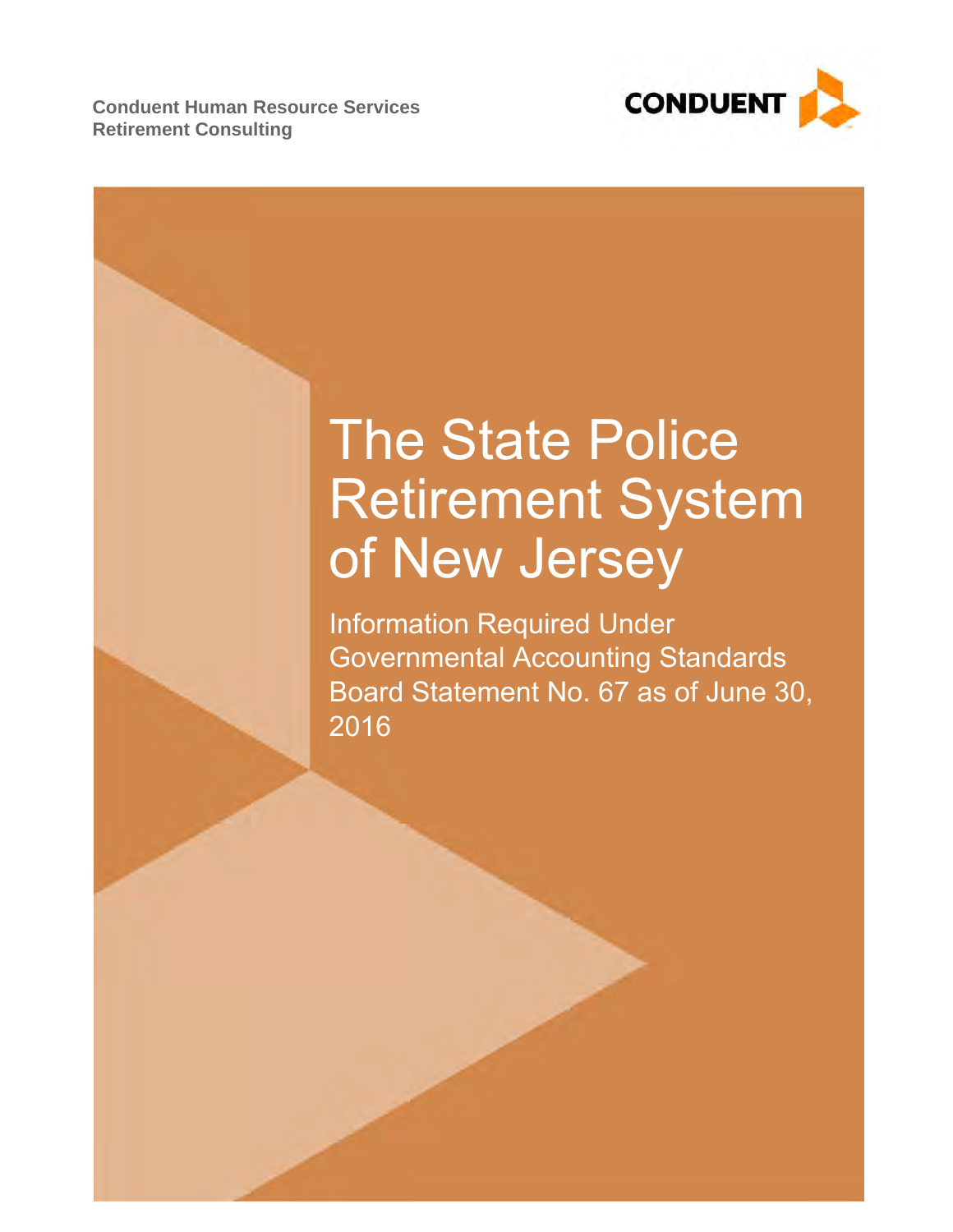

© 2017 Conduent Business Services, LLC. All rights reserved. Conduent™ and Conduent Design™ are trademarks of Conduent Business Services, LLC in the United States and/or other countries.

Other company trademarks are also acknowledged.

Document Version: R:\Baus\NJ\Reports\2016 Reports\GASB 67\New Assumption\2016 SPRS GASB 67.docx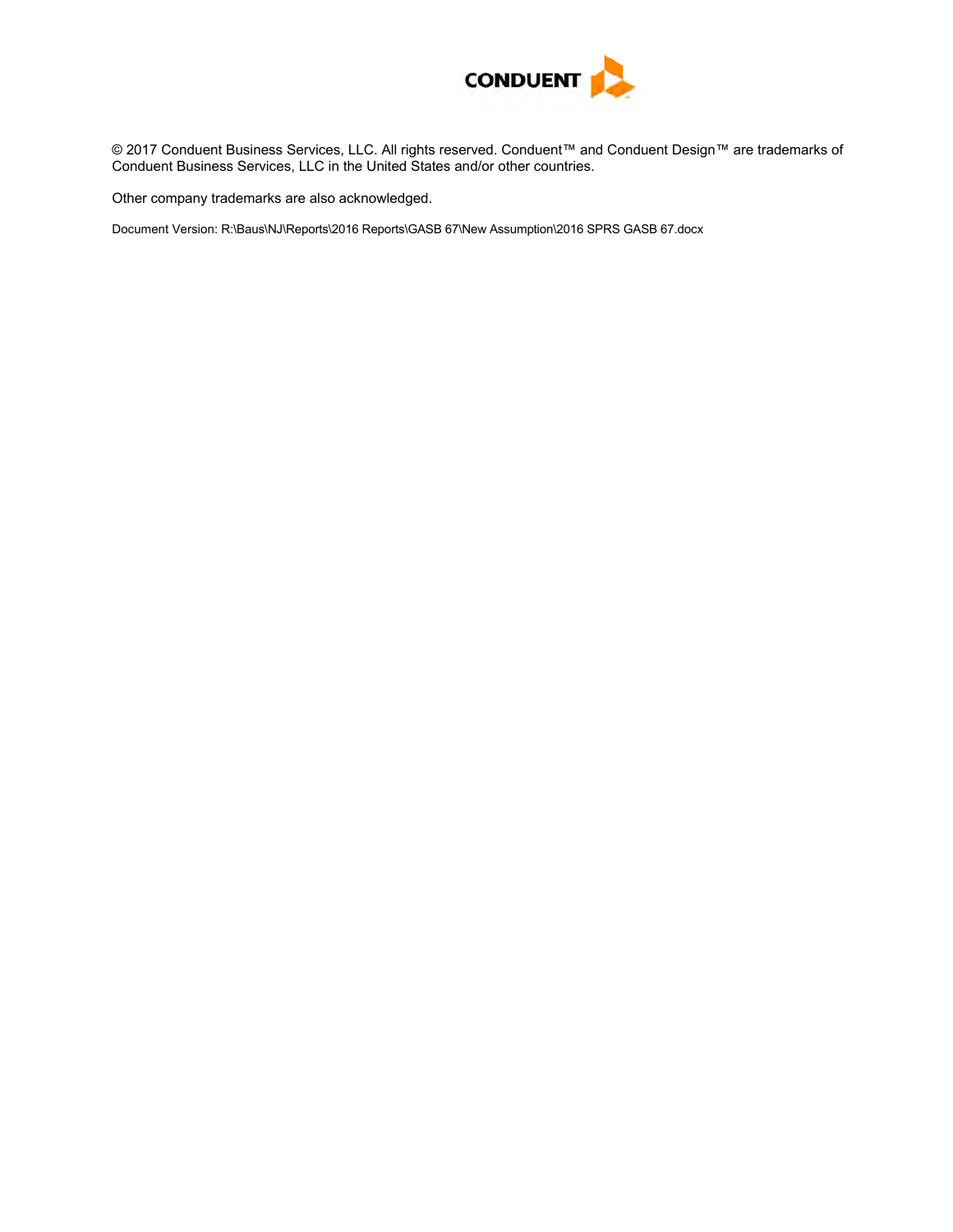

March 2, 2017

Director of the Division of Pension and Benefits Division of Pension and Benefits 50 West State Street One State Street Square CN 295 Trenton, New Jersey 08625-0295

Director:

This valuation provides information concerning the State Police Retirement System of New Jersey in accordance with the Governmental Accounting Standards Board (GASB) Statement No. 67. This Statement is an amendment of Statements No. 25, Financial Reporting for Defined Benefit Pension Plans and Note Disclosures for Defined Contribution Plans, and No. 50, Pension Disclosures, and was effective for Plan fiscal years on ending June 30, 2014 and later.

I certify that the information contained in this Actuarial Report has been prepared in accordance with generally accepted actuarial principles and practices. To the best of our knowledge, the information fairly presents the actuarial position of the State Police Retirement System of New Jersey in accordance with the requirements of GASB Statement No. 67 as of June 30, 2016.

The Board of Trustees may use this report for the review of the operation of the plan and as a source of information for the State financial statements. The report may also be used in the preparation of the plan's audited financial statements.

Use of this report for any other purpose or by anyone other than the Board of Trustees or the staff of the Division of Pensions and Benefits may not be appropriate and may result in mistaken conclusions because of failure to understand applicable assumptions, methods, or inapplicability of the report for that purpose. Conduent should be asked to review any statement to be made on the basis of the results contained in this report. Conduent will accept no liability for any such statement made without prior review by Conduent.

Future actuarial measurements may differ significantly from current measurements due to plan experience differing from that anticipated by the economic and demographic assumptions, increases or decreases expected as part of the natural operation of the methodology used for these measurements, and changes in plan provisions or applicable law. An analysis of the potential range of such future differences is beyond the scope of this valuation.

In preparing the actuarial results, we have relied upon information provided by the Division of Pensions and Benefits regarding plan provisions, plan participants, plan assets, contribution rates and other matters used in the actuarial valuation. Although we did not audit the data, we reviewed the data for reasonableness and consistency with the prior year's information. The accuracy of the results presented herein is dependent on the accuracy of the data.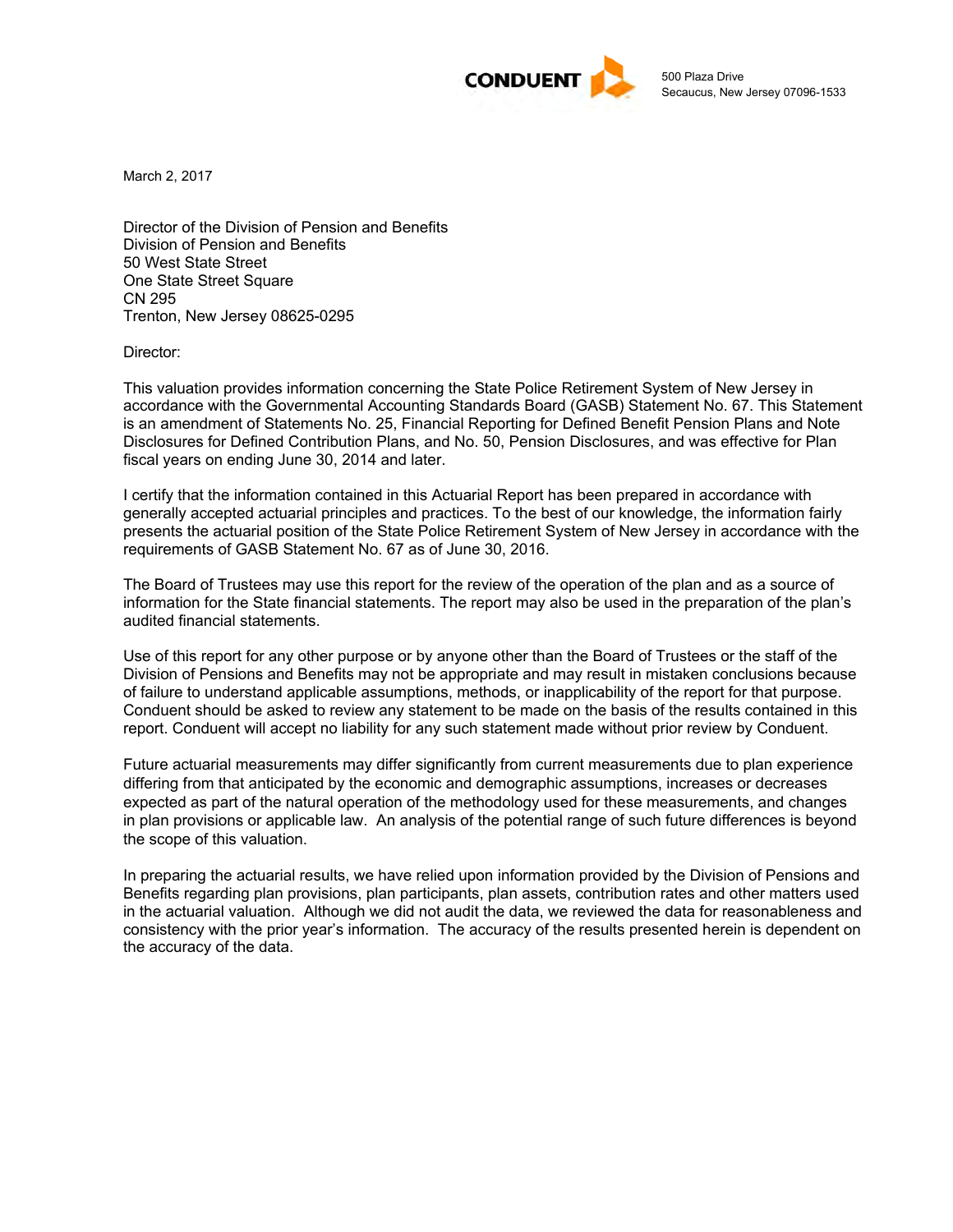

As required under Section 32 of Chapter 89, P.L. 1965, experience studies are performed once in every three year period. The valuation was prepared using demographic assumptions recommended on the basis of the July 1, 2011 – June 30, 2014 Experience Study and approved by the Board of Trustees at the January 26, 2016 Board meeting. The Treasurer has recommended a change in the economic assumptions to be used effective with the July 1, 2016 valuation. The rate of investment return has been revised from 7.90% per annum to 7.65% per annum. The assumed future salary increases have been revised from 3.45% per annum through fiscal year ending 2021 and 4.45% per annum for fiscal years ending 2022 and thereafter to 2.95% per year through fiscal year 2025 and 3.95% per year for fiscal years 2026 and thereafter. Detailed information with regard to the change in the salary increase assumption is outlined in Section II. These assumptions will remain in effect for valuation purposes until such time the Board or Treasurer recommends revised assumptions.

In my opinion, the actuarial assumptions used are appropriate for purposes of the valuation and are reasonably related to the experience of the System and to reasonable long-term expectations. The mortality improvement assumption was selected in accordance with Actuarial Standard of Practice No. 35.

If there is reason to believe that the assumptions that were used are unreasonable, that the Plan provisions are incorrectly described, that important Plan provisions relevant to this actuarial report are not described, or that conditions have changed since the calculations were made, you should contact the authors of this actuarial note prior to relying on this information.

This report was prepared under my supervision. I am a Fellow of the Society of Actuaries and a Member of the American Academy of Actuaries. I meet the Academy's qualification Standards to issue this Statement of Actuarial Opinion. This report has been prepared in accordance with all applicable Actuarial Standards of Practice. I am available to answer questions and supply any additional information.

Respectfully submitted,

aaron Shapvio

 Aaron Shapiro, FSA, EA, MAAA Principal, Consulting Actuary **Conduent**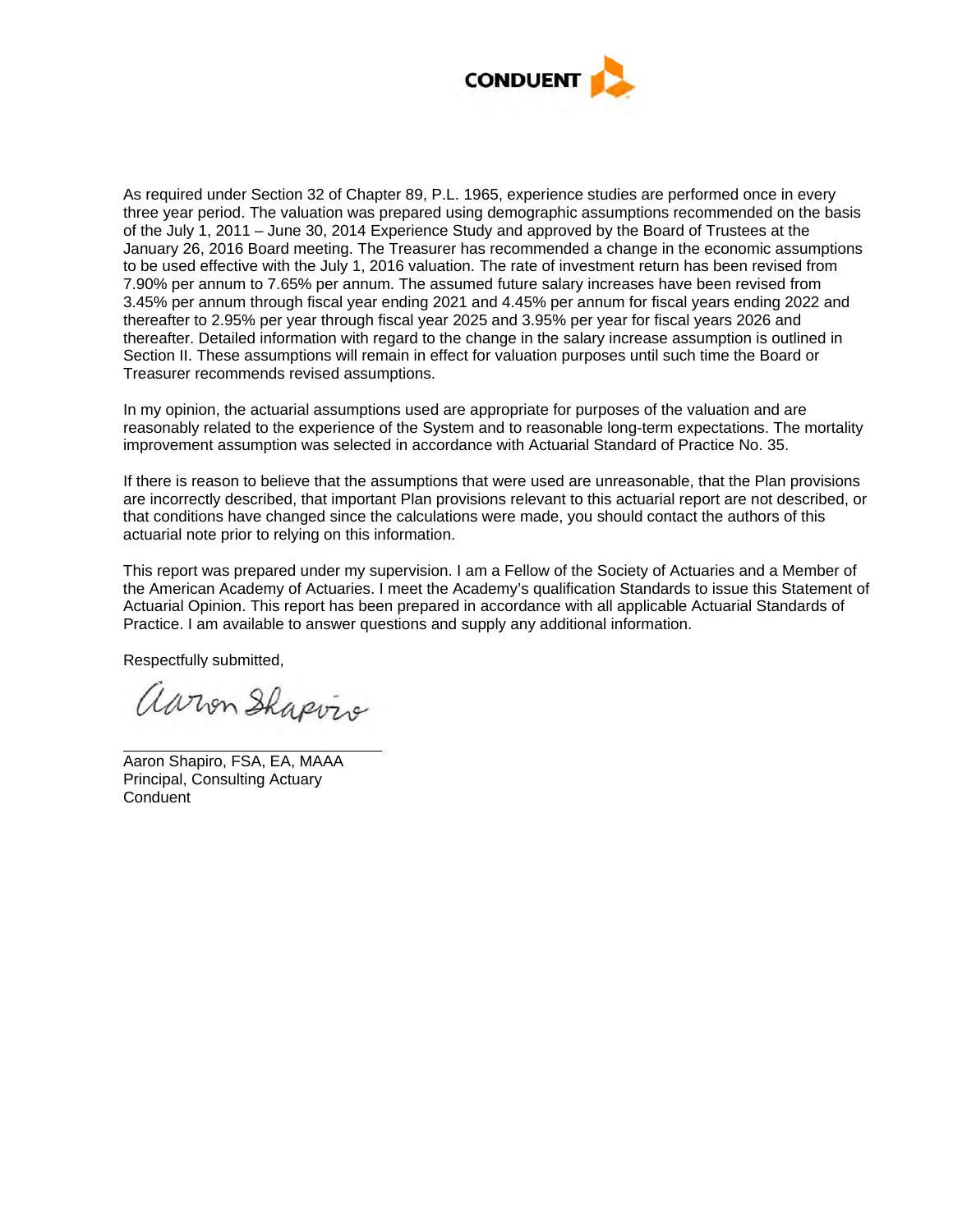# **Table of Contents**

## **Section I**

| <b>Section II</b>  |  |
|--------------------|--|
|                    |  |
| <b>Section III</b> |  |
|                    |  |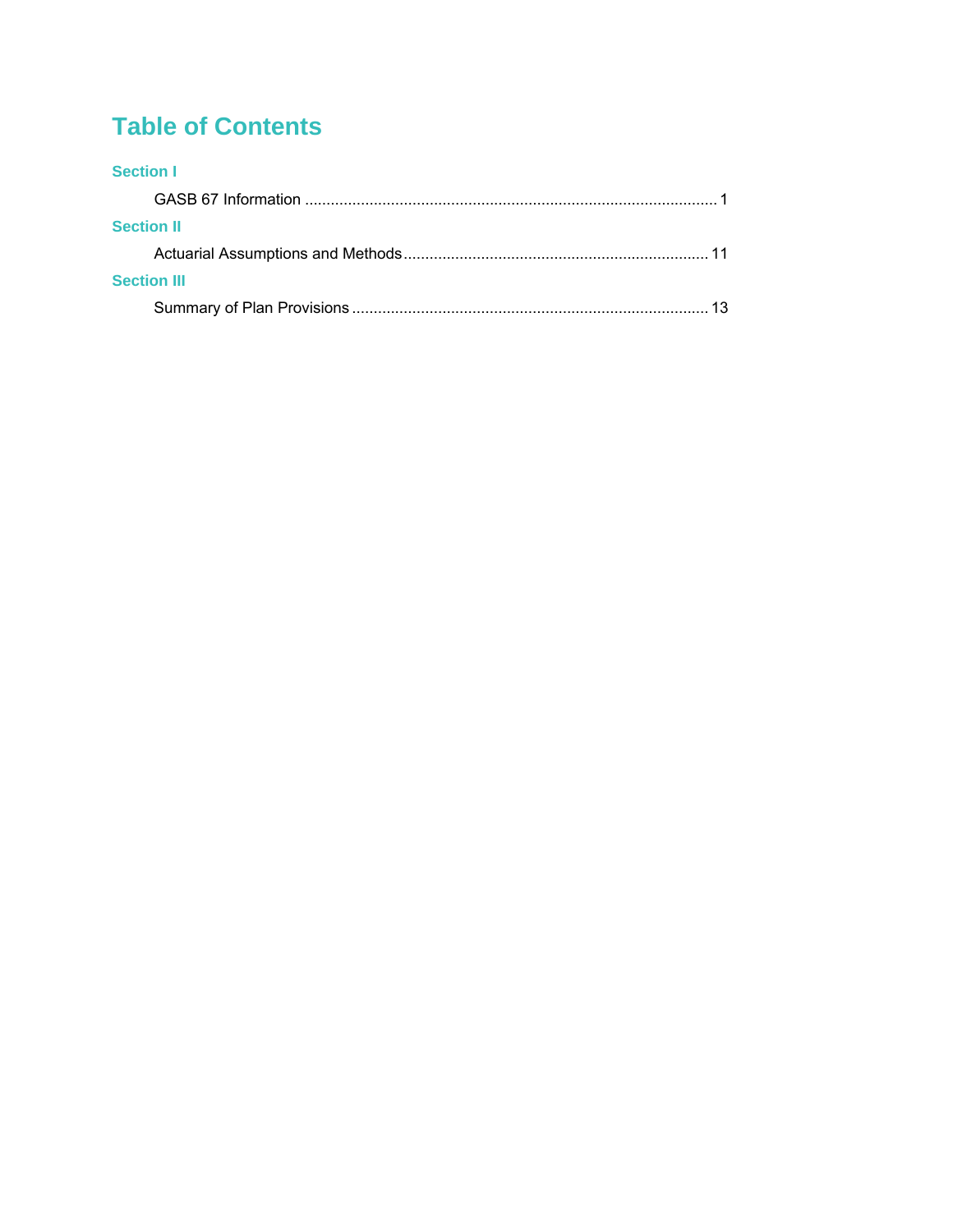# **Section I – GASB 67 Information**

#### **Notes to the Financial Statements for the Year Ended June 30, 2016**

#### **Summary of Significant Accounting Policies**

*Method used to value investments.* Investments are reported at fair value.

*Actuarial cost method*. Entry Age Normal – Level Percentage of Pay

#### **Plan Description**

*Plan administration.* The State of New Jersey Division of Pensions and Benefits administers the State Police Retirement System of New Jersey (Plan), a single-employer defined benefit pension plan that provides pensions for all individuals who become full-time troopers or commissioned or noncommissioned officers of the Division of State Police enrolled in the Plan.

The general responsibility for the proper operation of the Plan is vested in the Board of Trustees (Board), and the pension committee established pursuant to Chapter 78 P.L. 2011.

The Board of Trustees consists of two active or retired members of the system appointed by the Superintendent of State Police, two members appointed by the Governor, the State Treasurer, who serves as an ex-officio member, and a member appointed by the Director of the Division of Pensions and Benefits of the State Department of the Treasury who shall be the secretary of the Board.

In accordance with Chapter 78, P.L. 2011, a pension committee is to be established when the Plan's "target funded ratio" is achieved. The "target funded ratio" is defined as the ratio of the actuarial value of assets over the actuarially determined accrued liabilities expressed as a percentage that will be 75% in State fiscal year 2012, and increased annually by equal increments in each of the subsequent seven fiscal years, until the ratio reaches 80% at which it is to remain for all subsequent fiscal years. The Plan attained the required 75% "target funded ratio" in Fiscal Year 2012, establishing the pension committee for the Plan.

The pension committee consists of four members appointed by the Governor as representatives of the public employer whose employees are enrolled in the Plan, three members appointed by the head of the State Troopers Fraternal Association, and one who is appointed by the head of the union representing the greatest number of members of the Plan who are supervisory officers having union membership.

Chapter 78, P.L. 2011 grants the authority to amend the benefit terms of the Plan to the pension committee. The pension committee will have the discretionary authority to modify the member contribution rate, formula for calculation of final compensation, fraction used to calculate the retirement allowance, age at which a member may be eligible and the benefits for service or early retirement and benefits provided for disability benefit. The pension committee will not have the authority to change the number of years required for vesting. The pension committee will have the authority to reactivate the cost of living adjustment and set the duration and extent of the activation. The pension committee must give priority consideration to the reactivation of the cost of living adjustment. No decision of the pension committee shall be implemented if the direct or indirect result of the decision will be that the Plan's funded ratio falls below the target funded ratio in any valuation period during the 30 years following the implementation of the decision.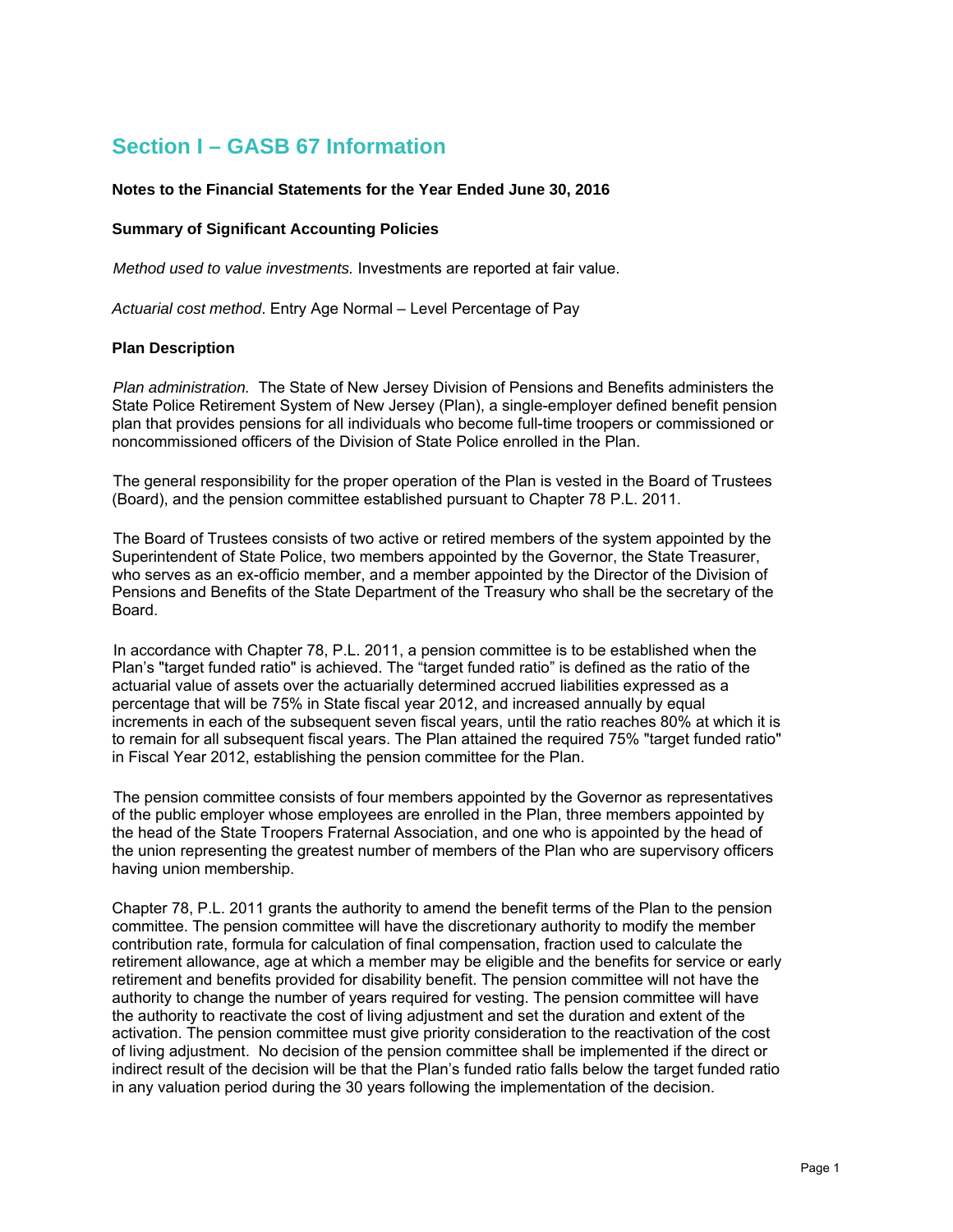*Plan membership.* Pension plan membership consisted of the following:

|                                                            | June 30, 2014 | June 30, 2015 |
|------------------------------------------------------------|---------------|---------------|
| Inactive plan members or beneficiaries currently receiving | 3.409         | 3.511         |
| Inactive plan members entitled to but not yet receiving    |               |               |
| Active plan members                                        | 2.522         | 2,676         |
|                                                            | <u>5,931</u>  | 6,187         |

*Benefits provided.* Please see Section III of the report for a summary of plan provisions.

*Contributions.* The Board establishes contributions based on an actuarially determined contribution recommended by an independent actuary and a contribution for the Non-Contributory Group Insurance Premium Fund (NCGIPF). The actuarially determined contribution is the estimated amount necessary to finance the costs of benefits earned by plan members during the year, with an additional amount to finance a portion of any unfunded accrued liability. For the year ended June 30, 2016, the State contributed \$37,435,541 to the plan per the financial statement. This amount excludes transfers from other systems. In addition, the administrative loan fee revenue is not included and has been used as an offset to administrative expenses.

#### **Investments**

*Rate of return.* The money-weighted rate of return expresses investment performance, net of investment expense, adjusted for the changing amounts actually invested. A system specific moneyweighted rate of return has not been calculated. The annual money-weighted rate of return on pension plan investments, net of pension plan investment expense, for the co-mingled trust is as follows.

| June 30, 2015 | June 30, 2016 |
|---------------|---------------|
|               |               |
| 4.05%         | (0.87%)       |

#### **Receivables**

N/A.

#### **Net Pension Liability**

The components of the net pension liability were as follows:

|                                                                                                                                        |   | June 30, 2015                                            | June 30, 2016                                     |
|----------------------------------------------------------------------------------------------------------------------------------------|---|----------------------------------------------------------|---------------------------------------------------|
| Total pension liability<br>Plan fiduciary net position<br>State's net pension liability<br>Plan fiduciary net position as a percentage | S | 4,821,505,776<br><u>(1,867,709,110)</u><br>2.953.796.666 | 5,673,706,321<br>(1,694,962,112)<br>3,978,744,209 |
| of the total pension liability                                                                                                         |   | 38.74%                                                   | 29.87%                                            |

#### **Actuarial assumptions**

The total pension liability as of June 30, 2016 was determined by rolling forward the Plan's total pension liability as of July 1, 2015 to June 30, 2016 using the following actuarial assumptions, applied to all periods included in the measurement. In addition, an amount of \$54,000 has been added to the liability as of June 30, 2016 equal to the amount in the June 30, 2016 Plan Fiduciary Net Position for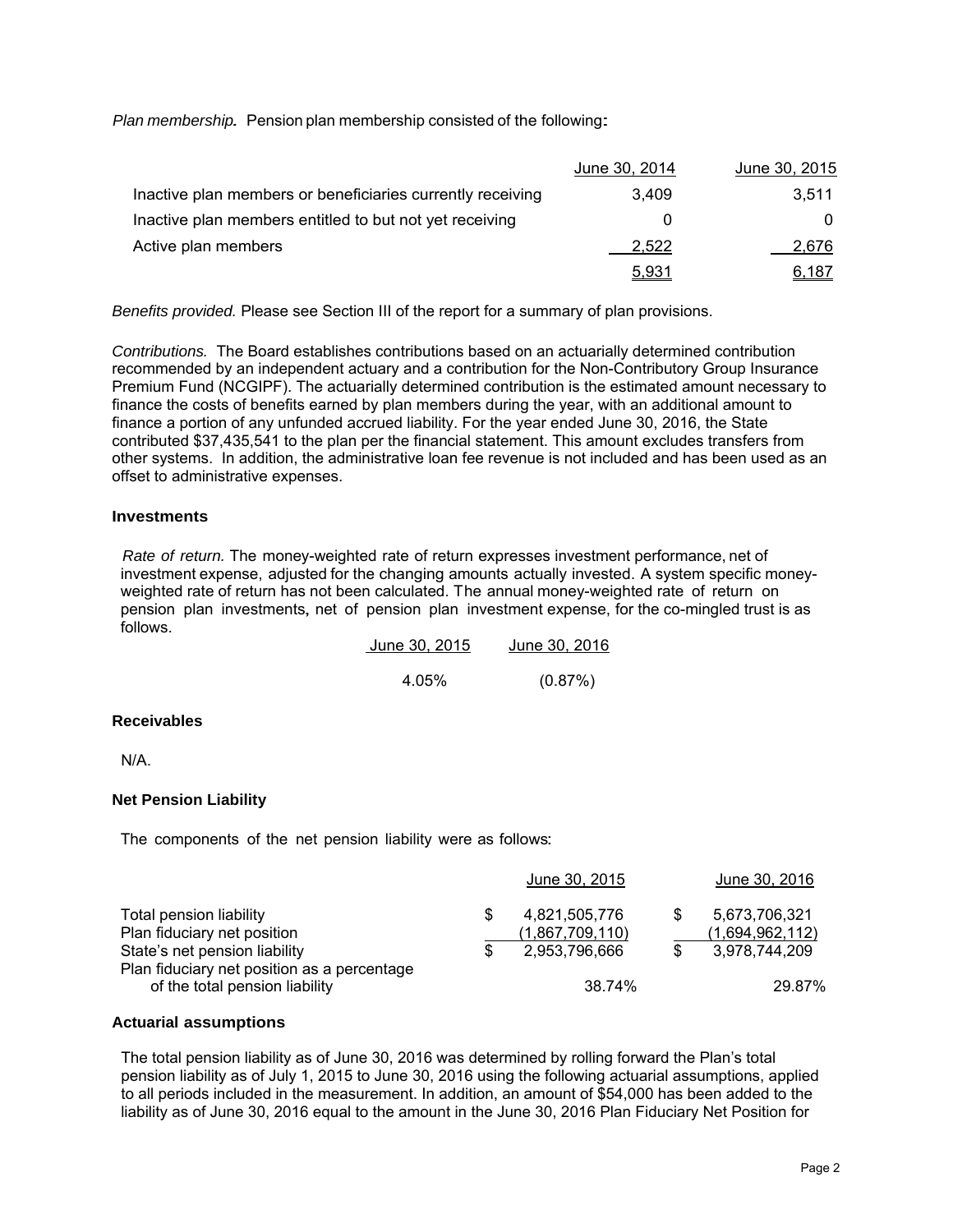transfers from other Systems. All other methods and assumptions used to determine the total pension liability are set forth in Section II and are consistent with the assumptions used for the July 1, 2015 actuarial valuation.

The actuarial cost method used to develop the total pension liability is the Entry Age Normal Cost-Level Percent of Pay method, as required by GASB Statements No. 67.

The Treasurer has recommended a change in the economic assumptions to be used effective with the July 1, 2016 valuation. The rate of investment return has been revised from 7.90% per annum to 7.65% per annum. The assumed future salary increases have been reduced by 0.5% at all ages for both the select and ultimate periods. In addition, the select period was extended from the fiscal year 2021 to the fiscal year 2026.

#### **Long-Term Expected Rate of Return**

The arithmetic mean return on the portfolio was determined using a building-block method in which best-estimate ranges of expected future real rates of return (expected returns, net of pension plan investment expense and inflation) are developed for each major asset class. These ranges are combined to produce the long-term expected rate of return by weighting the expected future real rates of return by the target asset allocation percentage and by adding expected inflation. Best estimates of arithmetic rates of return for each major asset class included in the pension plan's target asset allocation as of June 30, 2016 are summarized in the following table. The capital market assumptions are per Conduent's investment consulting practice for 2016.

|                                                      |                                                          |               | Long-Term        |
|------------------------------------------------------|----------------------------------------------------------|---------------|------------------|
|                                                      |                                                          |               | <b>Expected</b>  |
|                                                      |                                                          | <b>Target</b> | <b>Real Rate</b> |
| <b>Asset Class</b>                                   | <b>Index</b>                                             | Allocation*   | of Return        |
| Cash                                                 | Citigroup 90-Day T-Bills                                 | 5.00%         | 0.87%            |
| U.S. Treasuries                                      | Barclays Long U.S. Treasury                              | 1.50%         | 1.74%            |
| <b>Investment Grade Credit</b>                       | Aggregate Bonds                                          | 8.00%         | 1.79%            |
|                                                      | <b>Barclays Mortgage</b>                                 | 2.00%         | 1.67%            |
| Mortgages<br><b>High Yield Bonds</b>                 |                                                          | 2.00%         | 4.65%            |
| Inflation-Indexed Bonds                              | Barclays High Yield                                      | 1.50%         | 3.44%            |
|                                                      | Barclays U.S. TIPS<br>Wilshire 5000/Russell 3000         | 26.00%        | 8.53%            |
| <b>Broad US Equities</b>                             | <b>MSCI EAFE</b>                                         | 13.25%        | 6.83%            |
| <b>Developed Foreign Equities</b>                    |                                                          | 6.50%         | 9.95%            |
| <b>Emerging Market Equities</b>                      | <b>MSCI Emerging Markets</b>                             | 9.00%         | 12.40%           |
| <b>Private Equity</b><br>Hedge Funds/Absolute Return | <b>Cambridge Associates</b><br><b>HFRI Fund of Funds</b> | 12.50%        |                  |
|                                                      |                                                          |               | 4.68%            |
| Real Estate (Property)                               | <b>NCREIF Property Index</b>                             | 2.00%         | 6.91%            |
| Commodities                                          | S&P GSCI                                                 | 0.50%         | 5.45%            |
| Global Debt ex US                                    | Barclays Global Aggregate ex US                          | 5.00%         | $-0.25%$         |
| <b>REIT</b>                                          | <b>FTSE NAREIT</b>                                       | 5.25%         | 5.63%            |
|                                                      |                                                          |               |                  |
| Assumed Inflation - Mean                             |                                                          |               | 3.08%            |
| Assumed Inflation - Standard Deviation               |                                                          |               | 2.59%            |
|                                                      |                                                          |               |                  |
| Portfolio Arithmetic Mean Return**                   |                                                          |               | 9.39%            |
| Portfolio Standard Deviation                         |                                                          |               | 12.13%           |
|                                                      |                                                          |               |                  |
| Long-Term Expected Rate of Return                    |                                                          |               | 7.65%            |
| selected by State Treasurer                          |                                                          |               |                  |

\*Based on target asset allocation for 2016

\*\*Includes assumed inflation.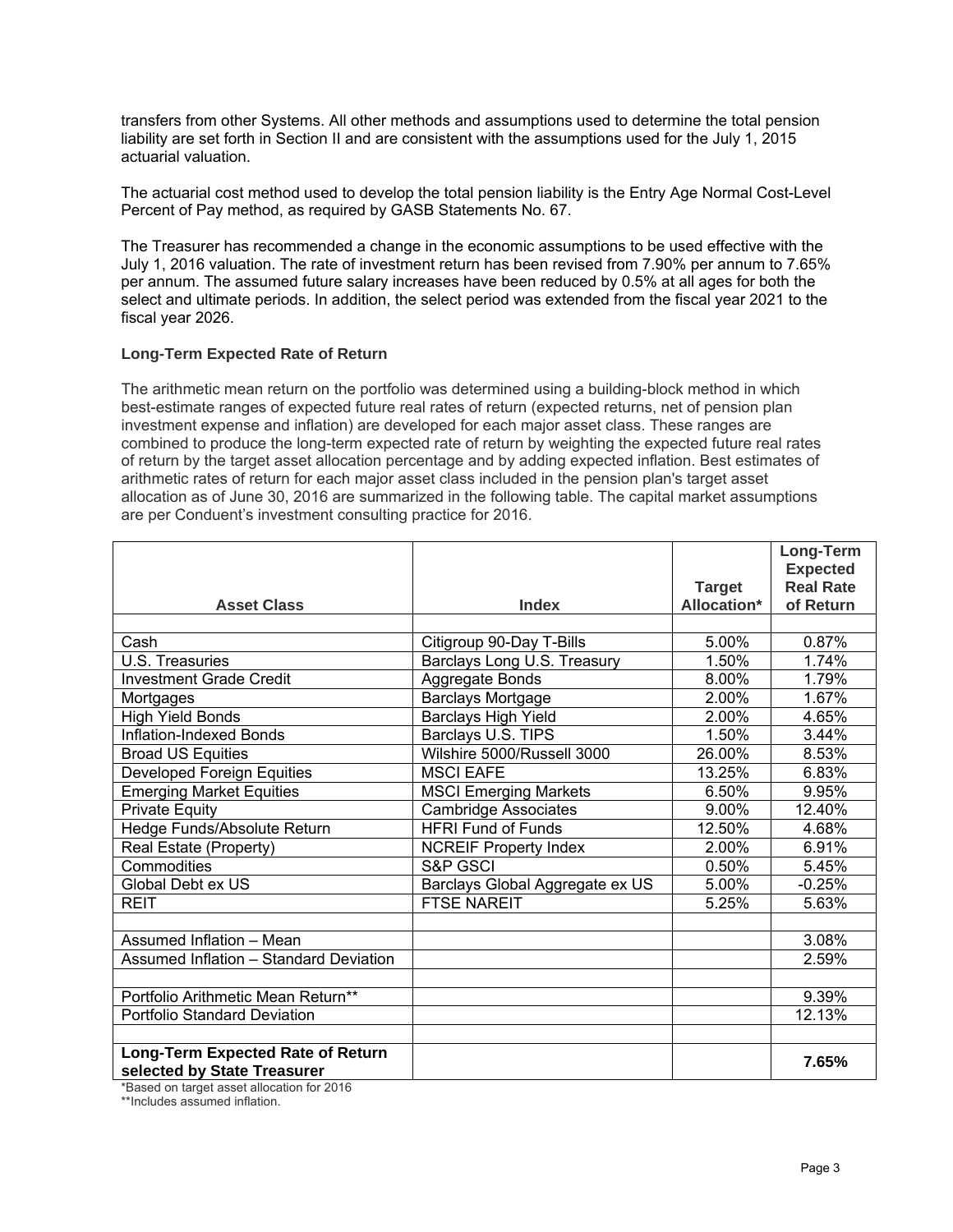The Tables presented in pages 7 through 10 illustrate the projections and calculations used to determine the discount rate as required by paragraphs 40−45 of this Statement as of June 30, 2016. A similar analysis was performed in determining the discount rate as of June 30, 2015. The discount rate is the single rate that reflects (1) the long-term expected rate of return on Plan investments that are expected to be used to finance the payment of benefits, to the extent that the Plan's fiduciary net position is projected to be sufficient to make projected benefit payments and Plan assets are expected to be invested using a strategy to achieve that return, and (2) a yield or index rate for 20-year, tax-exempt general obligation municipal bonds with an average rating of AA/Aa or higher (or equivalent quality on another scale), to the extent that the conditions for use of the long-term expected rate of return are not met.

*Discount rate.* The discount rates used to measure the total pension liability were 4.59% as of June 30, 2015 and 3.55% as of June 30, 2016. As discussed with the Division of Pensions and Benefits, the projection of cash flows used to determine the discount rate as of June 30, 2016 assumed:

- In accordance with Paragraph 37 of GASB Statement No. 67, the projection of the Plan's fiduciary net position and projected benefit payments were based on the recommended demographic assumptions of the July 1, 2011 – June 30, 2014 Experience Study, which was approved by the Board of Trustees on January 26, 2016. Please see Section II of the report for a summary of the revised demographic assumptions.
- The Treasurer has recommended a change in the economic assumptions to be used effective with the July 1, 2016 valuation. The rate of investment return has been revised from 7.90% per annum to 7.65% per annum. The assumed future salary increases have been reduced by 0.5% at all ages for both the select and ultimate periods. In addition, the select period was extended from the fiscal year 2021 to the fiscal year 2026. Detailed information with regard to the change in the salary increase assumption is outlined in Section II.
- It is assumed that the State will contribute 30,00% of the actuarially determined contribution and 100% of its NCGIPF contribution. The 30.00% contribution rate is the actual State contribution rate paid in fiscal year ending June 30, 2016 with respect to the actuarially determined contribution for the fiscal year ending June 30, 2016.

Based on these assumptions, the pension Plan's fiduciary net position was projected to be available to make all projected future benefit payments of current Plan members until fiscal year 2033. Municipal bond rates of 3.80% as of June 30, 2015 and 2.85% as of June 30, 2016 were used in the development of the blended GASB discount rate after that point. As selected by the State Treasurer, the rates are based on the Bond Buyer Go 20-Bond Municipal Bond Index. Based on the long-term rate of return of 7.90% and the municipal bond rate of 3.80% as of June 30, 2015 and the long-term rate of return of 7.65% and the municipal bond rate 2.85% as of June 30, 2016, the blended GASB discount rates are 4.59% as of June 30, 2015 and 3.55% as of June 30, 2016. The assumed discount rates have been determined in accordance with the method prescribed by GASB Statement No. 67. We believe this assumption is reasonable for the purposes of the measurements required by the Statement.

The projections of the Fiduciary Net Plan Position are based on contributions to the plan in accordance with the State's current funding policy. Should contributions to the Plan be different from those based on the State's current funding policy, the results shown in Tables 1 and 2 would reflect the new contribution policy and may result in the Fiduciary Net Plan Position not being sufficient to cover the Plan's benefit payments at some other future date and thus changing the discount rate used to determine the Plan's Total Pension Liability.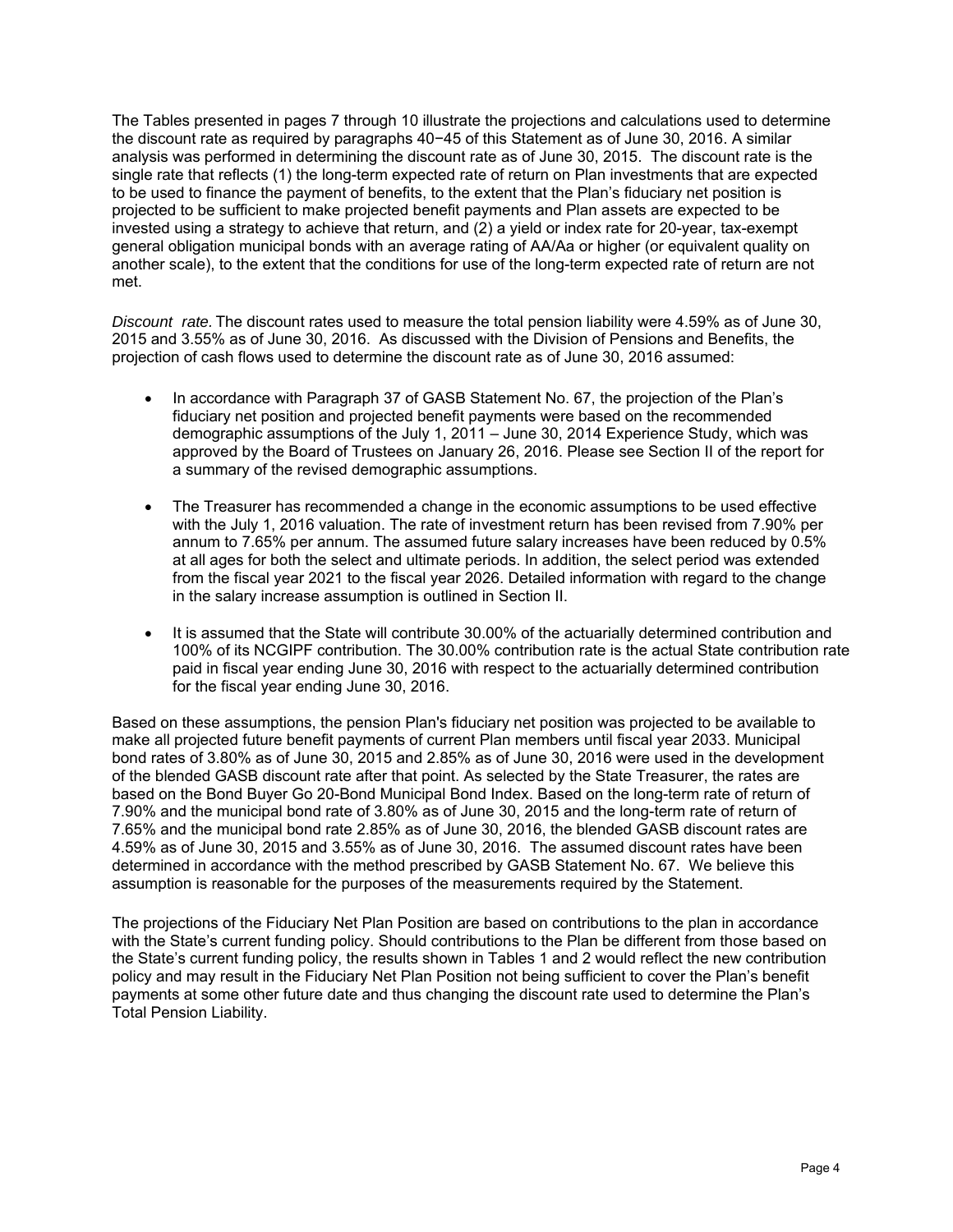Sensitivity of the net pension liability to changes in the discount rate. The following presents the net pension liability, calculated using the discount rate of 3.55%, as well as what the State's net pension liability would be if it were calculated using a discount rate that is 1-percentage-point lower (2.55%) or 1-percentage-point higher (4.55%) than the current rate:

|                       | $1\%$           | Current              | $1\%$           |
|-----------------------|-----------------|----------------------|-----------------|
|                       | <b>Decrease</b> | <b>Discount Rate</b> | <b>Increase</b> |
|                       | $(2.55\%)$      | $(3.55\%)$           | $(4.55\%)$      |
| Net Pension Liability | \$4,948,165,769 | \$3,978,744,209      | \$3,213,322,784 |

#### **Schedules of Required Supplementary Information**

#### **Schedule of Changes in The State's Net Pension Liability and Related Ratios**

|                                                                                                                                                                                                          | Increase (Decrease)                                       |                                                                                       |                                                                |  |  |  |  |  |  |
|----------------------------------------------------------------------------------------------------------------------------------------------------------------------------------------------------------|-----------------------------------------------------------|---------------------------------------------------------------------------------------|----------------------------------------------------------------|--|--|--|--|--|--|
|                                                                                                                                                                                                          |                                                           |                                                                                       |                                                                |  |  |  |  |  |  |
| <b>Changes in Net Pension Liability</b>                                                                                                                                                                  | <b>Total Pension</b><br>Liability<br>(a)                  | <b>Plan Fiduciary</b><br><b>Net Positon</b><br>(b)                                    | <b>Net Pension</b><br>Liability<br>(a) - (b)                   |  |  |  |  |  |  |
| Balances as of June 30, 2015                                                                                                                                                                             | \$4,821,505,776                                           | \$1,867,709,110                                                                       | \$2,953,796,666                                                |  |  |  |  |  |  |
| Changes for the year:<br>Service cost<br>Interest on total pension liability<br>Effect of plan changes<br>Effect of economic/demographic (gains)<br>or losses<br>Effect of assumptions changes or inputs | 113,546,510<br>221,675,495<br>(17,580,385)<br>747,941,075 |                                                                                       | 113,546,510<br>221,675,495<br>(17,580,385)<br>747,941,075      |  |  |  |  |  |  |
| Benefit payments<br>Administrative expenses<br>Member contributions<br>Net investment income<br><b>Employer contributions</b><br>Transfers from other systems                                            | (213, 436, 150)<br>54,000                                 | (213, 436, 150)<br>(334, 630)<br>22,818,295<br>(19, 284, 054)<br>37,435,541<br>54,000 | 334,630<br>(22, 818, 295)<br>19,284,054<br>(37, 435, 541)<br>0 |  |  |  |  |  |  |
| Balances as of June 30, 2016                                                                                                                                                                             | \$5,673,706,321                                           | \$1,694,962,112                                                                       | \$3,978,744,209                                                |  |  |  |  |  |  |
| Plan fiduciary net position as a percentage of the total pension liability                                                                                                                               |                                                           |                                                                                       | 29.87%                                                         |  |  |  |  |  |  |
| Covered-employee payroll as of the July 1, 2015 actuarial valuation<br>Net pension liability as a percentage of covered-employee payroll                                                                 |                                                           |                                                                                       | 275,477,457<br>1,444.31%                                       |  |  |  |  |  |  |

#### **Notes to Schedule:**

#### *Benefit changes.* None.

*Changes of assumptions.* The discount rate changed from 4.59% as of June 30, 2015 to 3.55% as of June 30, 2016 in accordance with Paragraph 44 of the GASB Statement No. 67. The Total Pension Liability as of June 30, 2016 was prepared using demographic assumptions recommended on the basis of the July 1, 2011 – June 30, 2014 Experience Study and the change in salary increase assumption recommended by the Treasurer. Please see Section II of the report for a summary of the revised demographic assumptions.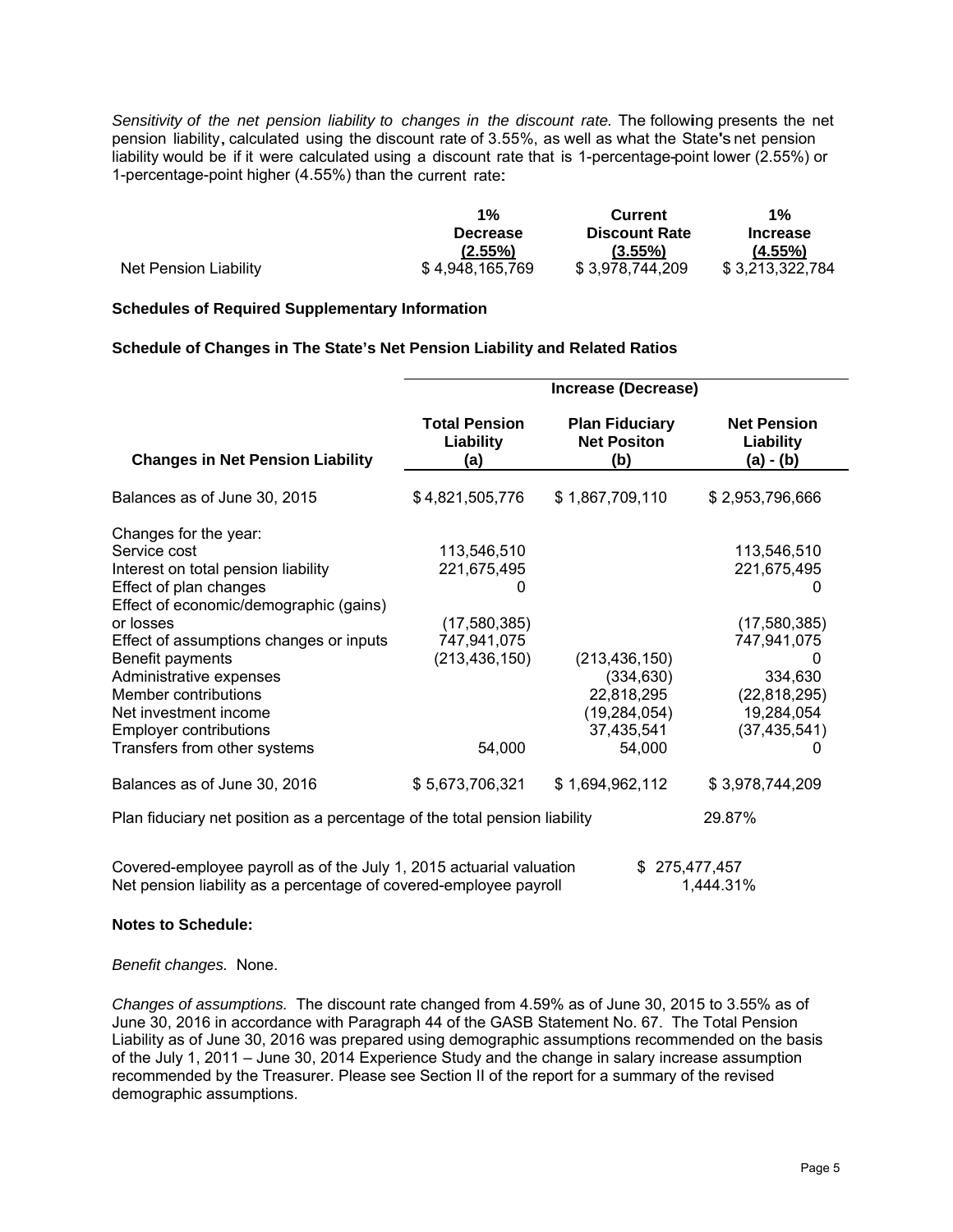Employer Contributions. Includes the State's actual contributions of \$35,580,000 and contributions to the NCGIPF of \$1,855,541.

#### **Schedule of State Contributions**

|                                                                  | 2015          | 2016                       |
|------------------------------------------------------------------|---------------|----------------------------|
| Actuarially determined contribution                              | \$110,904,703 | \$120,800,705 <sup>2</sup> |
| Contributions related to the actuarially determined contribution | \$ 38.527.297 | $$37,435,541^3$            |
| Contribution deficiency (excess)                                 | \$72.377.406  | \$ 83.365.164              |

1. The above actuarially determined contribution is based on the assumption and methods in effect as of July 1, 2013.

2. The above actuarially determined contribution is based on the assumption and methods in effect as of July 1, 2014.

3. The amount represents the actual employer contributions made during fiscal year ending June 30, 2016.

#### **Notes to Schedule**

Valuation date: Actuarially determined contributions are calculated as of the July 1 preceding the fiscal year in which contributions are made. That is, the contribution calculated as of the July 1, 2015 actuarial valuation will be made during the fiscal year ended June 30, 2017.

The methods and assumptions used to determine the actuarially determined contributions to the plan are set forth in Appendix B in the July 1, 2015 valuation report.

#### **Schedule of Investment Returns**

|                                       | 2015  | 2016    |
|---------------------------------------|-------|---------|
| Annual money-weighted rate of return, |       |         |
| net of investment expenses            | 4.05% | (0.87%) |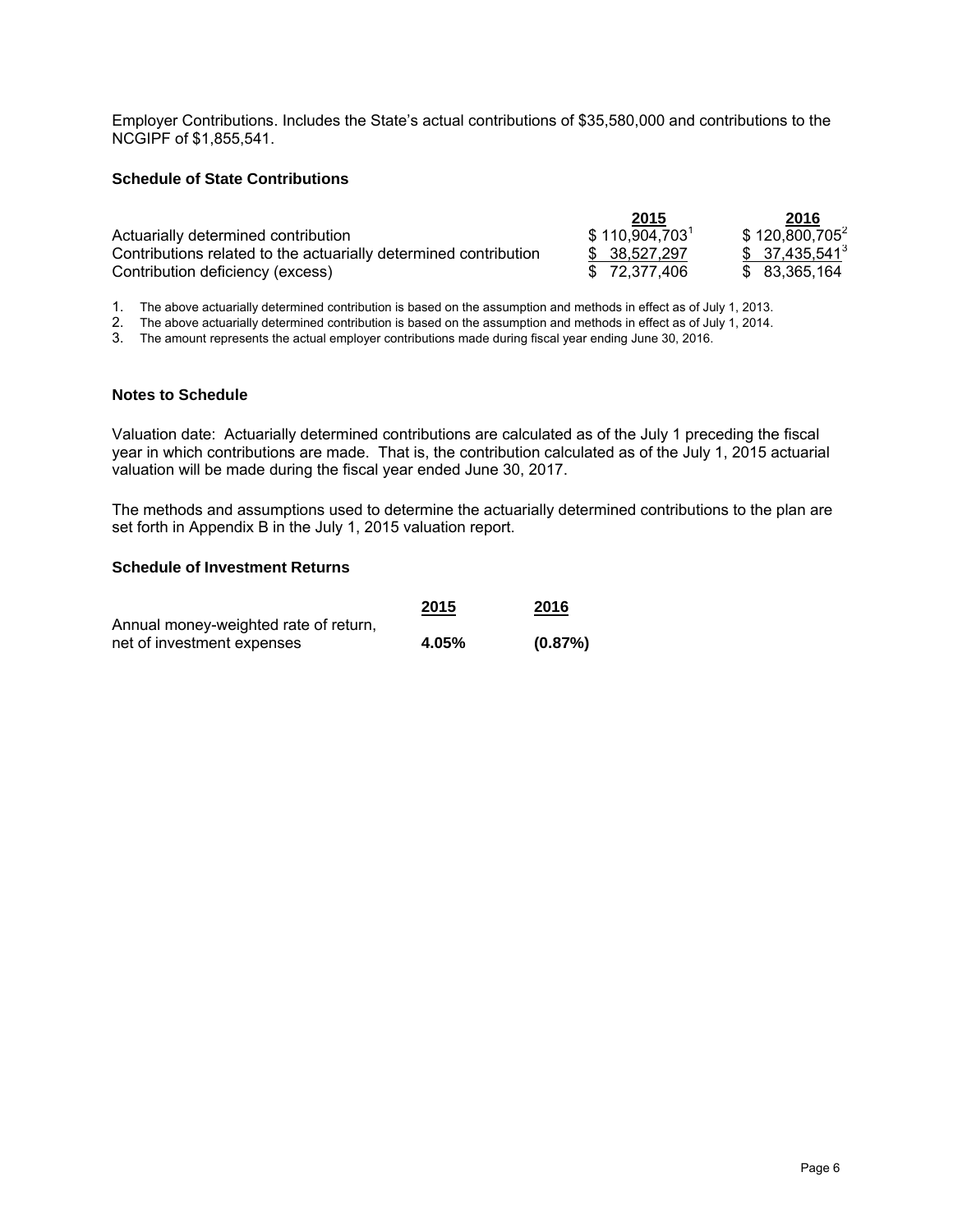#### Table 1

## Projection of Fiduciary Net Position

Fiscal Year June 30 Beginning Fiduciary Net Plan Position **Member Contributions** Employer **Contributions** Benefit Payments Administrative Expenses Projected Investment Earnings Ending Fiduciary Net Plan Position 2016 \$ 1,867,709 \$ 22,818 \$ 37,490 \$ 213,436 \$ 335 \$ (19,284) \$ 1,694,962<br>2017 1,694,962 20,561 42,394 219,756 345 122,264 1,660,080 2017 1,694,962 20,561 42,394 219,756 345 122,264 1,660,080 2018 1,660,080 20,584 46,317 223,363 350 119,467 1,622,735 2019 1,622,735 20,403 50,310 227,956 357 116,435 1,581,570 2020 1,581,570 20,025 54,250 234,043 367 113,045 1,534,480 2021 1,534,480 19,418 58,069 241,780 378 109,131 1,478,940 2022 1,478,940 18,841 62,297 248,890 389 104,598 1,415,397 2023 1,415,397 18,357 66,752 255,004 399 99,492 1,344,595 2024 1,344,595 17,597 71,565 263,196 411 93,743 1,263,893 2025 1,263,893 16,913 76,466 270,292 422 87,283 1,173,841 2026 1,173,841 16,429 81,784 275,517 430 80,186 1,076,293 2027 1,076,293 15,455 87,512 285,587 443 72,308 965,538 2028 965,538 14,434 93,118 295,654 456 63,423 840,403 2029 840,403 13,628 99,097 303,653 468 53,523 702,530 2030 702,530 12,577 105,746 313,222 482 42,579 549,728 2031 549,728 11,008 112,660 326,613 497 30,328 376,614 2032 376,614 9,487 117,326 338,940 512 16,568 180,543 2033 180,543 8,398 122,195 347,199 524 0 0 2034 0 0 354,882 0 536 0 0 2035 0 0 362,587 0 547 0 0 2036 0 0 366,709 0 554 0 0 2037 0 0 367,983 0 556 0 0 2038 0 0 368,817 0 557 0 0 2039 0 0 372,300 0 562 0 0 2040 0 0 377,309 0 570 0 0 2041 0 0 381,193 0 576 0 0 2042 0 0 382,022 0 577 0 0 2043 0 0 379,456 0 573 0 0 2044 0 0 375,494 0 567 0 0 2045 0 0 370,298 0 559 0 0 2046 0 0 364,225 0 550 0 0 2047 0 0 357,645 0 540 0 0 2048 0 0 350,821 0 530 0 0 2049 0 0 343,766 0 519 0 0 2050 0 0 336,463 0 508 0 0 2051 0 0 328,906 0 497 0 0 2052 0 0 321,086 0 485 0 0 2053 0 0 312,999 0 473 0 0 2054 0 0 304,645 0 460 0 0 2055 0 0 296,031 0 447 0 0 2056 0 0 287,165 0 434 0 0 2057 0 0 278,075 0 420 0 0 2058 0 0 268,774 0 406 0 0 2059 0 0 259,305 0 392 0 0 2060 0 0 249,696 0 377 0 0 2061 0 0 239,977 0 362 0 0 (In Thousands)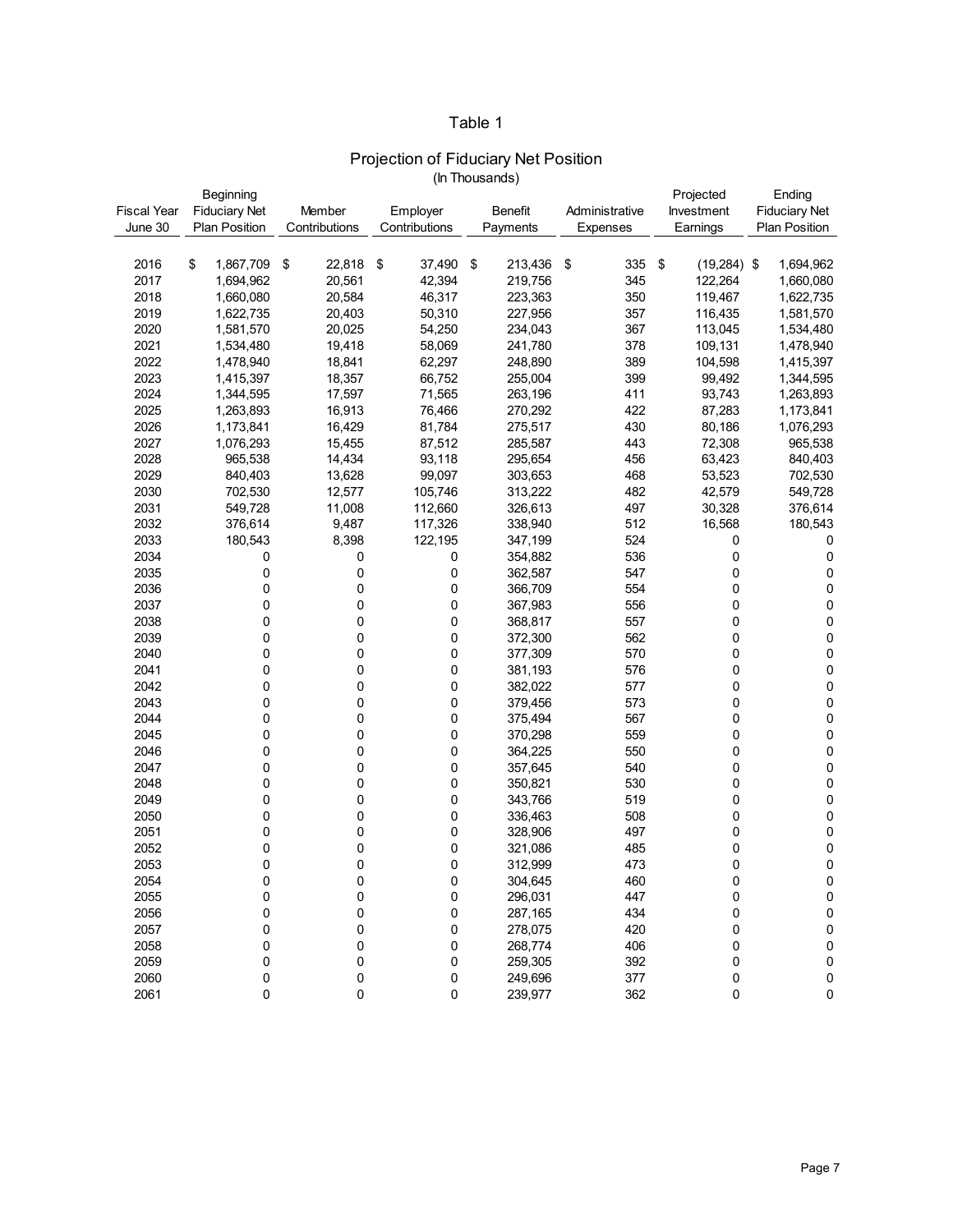|                    | Beginning            |               |                                              | Projected               | Ending                  |                                |                      |
|--------------------|----------------------|---------------|----------------------------------------------|-------------------------|-------------------------|--------------------------------|----------------------|
| <b>Fiscal Year</b> | <b>Fiduciary Net</b> | Member        | Administrative<br>Employer<br><b>Benefit</b> |                         |                         |                                | <b>Fiduciary Net</b> |
| June 30            | <b>Plan Position</b> | Contributions | Contributions                                | Payments                | Expenses                | Investment<br>Earnings         | <b>Plan Position</b> |
|                    |                      |               |                                              |                         |                         |                                |                      |
|                    |                      |               |                                              |                         |                         |                                |                      |
| 2062               | \$<br>0              | \$<br>0       | \$<br>0                                      | \$<br>230,195           | \$<br>348               | $\boldsymbol{\mathsf{S}}$<br>0 | \$<br>0              |
| 2063               | 0                    | 0             | 0                                            | 220,380                 | 333                     | 0                              | $\pmb{0}$            |
| 2064               | 0                    | 0             | 0                                            | 210,561                 | 318                     | 0                              | $\pmb{0}$            |
| 2065               | 0                    | 0             | 0                                            | 200,768                 | 303                     | 0                              | $\pmb{0}$            |
| 2066               | 0                    | 0             | 0                                            | 191,023                 | 288                     | 0                              | $\pmb{0}$            |
| 2067               | 0                    | 0             | 0                                            | 181,330                 | 274                     | 0                              | $\pmb{0}$            |
| 2068               | 0                    | 0             | 0                                            | 171,718                 | 259                     | 0                              | $\pmb{0}$            |
| 2069               | 0                    | 0             | 0                                            | 162,167                 | 245                     | 0                              | $\pmb{0}$            |
| 2070               | 0                    | 0             | 0                                            | 152,695                 | 231                     | 0                              | $\pmb{0}$            |
| 2071               | 0                    | 0             | 0                                            | 143,301                 | 216                     | 0                              | $\pmb{0}$            |
| 2072               | 0                    | 0             | 0                                            | 133,987                 | 202                     | 0                              | $\pmb{0}$            |
|                    |                      |               |                                              |                         |                         |                                |                      |
| 2073               | 0                    | 0             | 0                                            | 124,771                 | 188                     | 0                              | $\pmb{0}$            |
| 2074               | 0                    | 0             | 0                                            | 115,672                 | 175                     | 0                              | $\pmb{0}$            |
| 2075               | 0                    | 0             | 0                                            | 106,704                 | 161                     | 0                              | $\pmb{0}$            |
| 2076               | 0                    | 0             | 0                                            | 97,917                  | 148                     | 0                              | $\pmb{0}$            |
| 2077               | 0                    | 0             | 0                                            | 89,327                  | 135                     | 0                              | $\pmb{0}$            |
| 2078               | 0                    | 0             | 0                                            | 80,983                  | 122                     | 0                              | $\pmb{0}$            |
| 2079               | 0                    | 0             | 0                                            | 72,930                  | 110                     | 0                              | $\pmb{0}$            |
| 2080               | 0                    | 0             | 0                                            | 65,203                  | 98                      | 0                              | $\pmb{0}$            |
| 2081               | 0                    | 0             | 0                                            | 57,856                  | 87                      | 0                              | $\pmb{0}$            |
| 2082               | 0                    | 0             | 0                                            | 50,927                  | 77                      | 0                              | $\pmb{0}$            |
| 2083               | 0                    | 0             | 0                                            | 44,445                  | 67                      | 0                              | $\pmb{0}$            |
| 2084               | 0                    | 0             | 0                                            | 38,443                  | 58                      | 0                              | $\pmb{0}$            |
| 2085               | 0                    | 0             | 0                                            | 32,944                  | 50                      | 0                              | $\pmb{0}$            |
| 2086               | 0                    | 0             | 0                                            | 27,956                  | 42                      | 0                              | $\pmb{0}$            |
| 2087               | 0                    | 0             | 0                                            | 23,478                  | 35                      | 0                              | $\pmb{0}$            |
| 2088               | 0                    | 0             | 0                                            | 19,511                  | 29                      | 0                              | $\pmb{0}$            |
| 2089               | 0                    | 0             | 0                                            | 16,038                  | 24                      | 0                              | $\pmb{0}$            |
| 2090               | 0                    | 0             | 0                                            | 13,033                  | 20                      | 0                              | $\pmb{0}$            |
| 2091               | 0                    | 0             | 0                                            | 10,470                  | 16                      | 0                              | $\pmb{0}$            |
| 2092               | 0                    | 0             | 0                                            | 8,313                   | 13                      | 0                              | $\pmb{0}$            |
| 2093               | 0                    | 0             | 0                                            | 6,520                   | 10                      | 0                              | $\pmb{0}$            |
| 2094               | 0                    | 0             | 0                                            | 5,052                   | 8                       | 0                              | $\pmb{0}$            |
| 2095               |                      |               |                                              | 3,865                   |                         |                                | $\pmb{0}$            |
|                    | 0                    | 0             | 0                                            |                         | 6                       | 0                              |                      |
| 2096               | 0                    | 0             | 0                                            | 2,917                   | 4                       | 0                              | $\pmb{0}$            |
| 2097               | 0                    | 0             | 0                                            | 2,170                   | 3                       | 0                              | 0                    |
| 2098               | 0                    | 0             | 0                                            | 1,590                   | $\overline{\mathbf{c}}$ | 0                              | $\pmb{0}$            |
| 2099               | 0                    | 0             | 0                                            | 1,146                   | $\overline{c}$          | 0                              | $\pmb{0}$            |
| 2100               | $\Omega$             | 0             | 0                                            | 812                     | 1                       | $\Omega$                       | $\Omega$             |
| 2101               | 0                    | 0             | 0                                            | 564                     | 1                       | 0                              | $\pmb{0}$            |
| 2102               | 0                    | 0             | 0                                            | 385                     | 1                       | 0                              | $\mathbf 0$          |
| 2103               | 0                    | 0             | 0                                            | 257                     | 0                       | 0                              | $\pmb{0}$            |
| 2104               | 0                    | 0             | 0                                            | 168                     | 0                       | 0                              | $\pmb{0}$            |
| 2105               | 0                    | 0             | 0                                            | 107                     | 0                       | 0                              | $\mathbf 0$          |
| 2106               | 0                    | $\pmb{0}$     | 0                                            | 67                      | 0                       | 0                              | $\pmb{0}$            |
| 2107               | 0                    | 0             | 0                                            | 41                      | 0                       | 0                              | $\pmb{0}$            |
| 2108               | 0                    | 0             | 0                                            | 24                      | 0                       | 0                              | $\pmb{0}$            |
| 2109               | 0                    | 0             | 0                                            | 14                      | 0                       | 0                              | $\pmb{0}$            |
| 2110               | 0                    | 0             | 0                                            | 8                       | 0                       | 0                              | $\pmb{0}$            |
| 2111               | 0                    | 0             | 0                                            | 4                       | 0                       | 0                              | $\pmb{0}$            |
| 2112               | 0                    | 0             | 0                                            | $\overline{\mathbf{c}}$ | 0                       | 0                              | $\pmb{0}$            |
| 2113               | 0                    | 0             | 0                                            | $\mathbf{1}$            | 0                       | 0                              | $\pmb{0}$            |
|                    |                      |               |                                              |                         |                         |                                |                      |

#### Table 1 Projection of Fiduciary Net Position (In Thousands) (continued)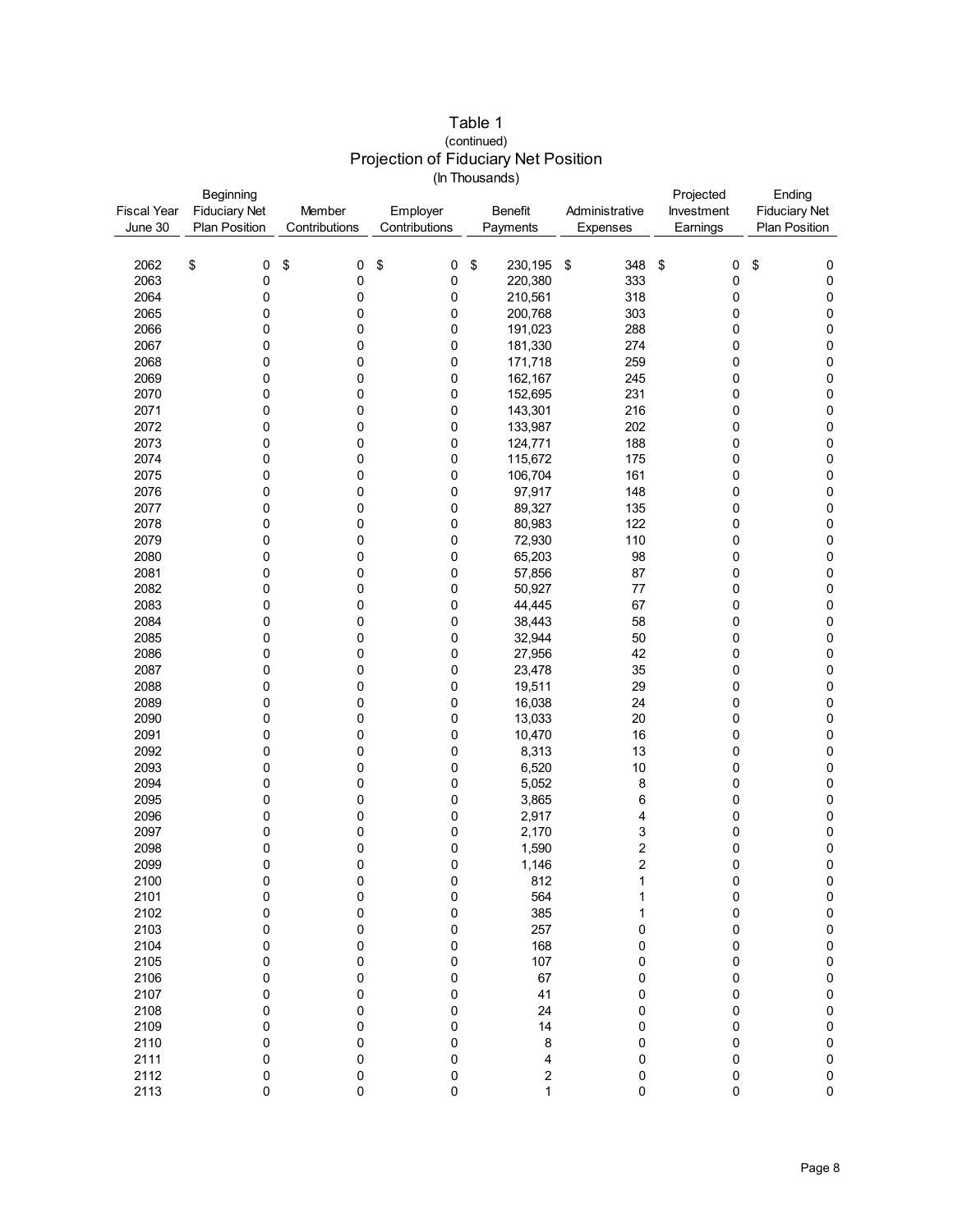#### Table 2

### Actuarial Present Values of Projected Benefit Payments (In Thousands)

|                    |                      |                | <b>Benefit Payments</b><br><b>Present Value of Benefit Payments</b> |                       |    |          |    |                       |            |    |                      |
|--------------------|----------------------|----------------|---------------------------------------------------------------------|-----------------------|----|----------|----|-----------------------|------------|----|----------------------|
| <b>Fiscal Year</b> | Beginning            |                |                                                                     |                       |    |          |    |                       | Unfunded   |    | <b>Using Single</b>  |
| Ending             | <b>Fiduciary Net</b> | <b>Benefit</b> |                                                                     |                       |    | Unfunded |    | <b>Funded Portion</b> | Portion at |    | <b>Discount Rate</b> |
| June 30            | Plan Position        | Payments       |                                                                     | <b>Funded Portion</b> |    | Portion  |    | at 7.65%              | 2.85%      |    | of 3.55%             |
|                    |                      |                |                                                                     |                       |    |          |    |                       |            |    |                      |
|                    |                      |                |                                                                     |                       |    |          |    |                       |            |    |                      |
| 2016               | \$<br>1,867,709      | \$<br>213,436  | \$                                                                  | 213,436               | \$ | 0        | \$ | 205,713 \$            | 0          | \$ | 209,750              |
| 2017               | 1,694,962            | 219,756        |                                                                     | 219,756               |    | 0        |    | 196,752               | 0          |    | 208,566              |
| 2018               | 1,660,080            | 223,363        |                                                                     | 223,363               |    | 0        |    | 185,770               | 0          |    | 204,731              |
| 2019               | 1,622,735            | 227,956        |                                                                     | 227,956               |    | 0        |    | 176,117               | 0          |    | 201,786              |
| 2020               | 1,581,570            | 234,043        |                                                                     | 234,043               |    | 0        |    | 167,970               | 0          |    | 200,081              |
| 2021               | 1,534,480            | 241,780        |                                                                     | 241,780               |    | 0        |    | 161,192               | 0          |    | 199,618              |
| 2022               | 1,478,940            | 248,890        |                                                                     | 248,890               |    | 0        |    | 154,141               | 0          |    | 198,452              |
| 2023               | 1,415,397            | 255,004        |                                                                     | 255,004               |    | 0        |    | 146,704               | 0          |    | 196,365              |
| 2024               | 1,344,595            | 263,196        |                                                                     | 263,196               |    | 0        |    | 140,657               | 0          |    | 195,733              |
| 2025               | 1,263,893            | 270,292        |                                                                     | 270,292               |    | 0        |    | 134,184               | 0          |    | 194,128              |
| 2026               | 1,173,841            | 275,517        |                                                                     | 275,517               |    | 0        |    | 127,058               | 0          |    | 191,105              |
| 2027               | 1,076,293            | 285,587        |                                                                     | 285,587               |    | 0        |    | 122,342               | 0          |    | 191,307              |
| 2028               | 965,538              | 295,654        |                                                                     | 295,654               |    | 0        |    | 117,655               | 0          |    | 191,269              |
| 2029               | 840,403              | 303,653        |                                                                     | 303,653               |    | 0        |    | 112,250               | 0          |    | 189,717              |
| 2030               | 702,530              | 313,222        |                                                                     | 313,222               |    | 0        |    | 107,560               | 0          |    | 188,996              |
| 2031               | 549,728              | 326,613        |                                                                     | 326,613               |    | 0        |    | 104,188               | 0          |    | 190,327              |
| 2032               | 376,614              | 338,940        |                                                                     | 338,940               |    | 0        |    | 100,436               | 0          |    | 190,748              |
| 2033               | 180,543              | 347,199        |                                                                     | 180,544               |    | 166,655  |    | 49,698                | 101,915    |    | 188,705              |
| 2034               | 0                    | 354,882        |                                                                     | 0                     |    | 354,882  |    | 0                     | 211,011    |    | 186,277              |
| 2035               | 0                    | 362,587        |                                                                     | 0                     |    | 362,587  |    | 0                     | 209,618    |    | 183,804              |
| 2036               | 0                    | 366,709        |                                                                     | 0                     |    | 366,709  |    | 0                     | 206,126    |    | 179,529              |
| 2037               | 0                    | 367,983        |                                                                     | 0                     |    | 367,983  |    | 0                     | 201,111    |    | 173,984              |
|                    |                      | 368,817        |                                                                     |                       |    |          |    |                       |            |    |                      |
| 2038               | 0                    |                |                                                                     | 0                     |    | 368,817  |    | 0                     | 195,981    |    | 168,407              |
| 2039               | 0                    | 372,300        |                                                                     | 0                     |    | 372,300  |    | 0                     | 192,350    |    | 164,177              |
| 2040               | 0                    | 377,309        |                                                                     | 0                     |    | 377,309  |    | 0                     | 189,536    |    | 160,688              |
| 2041               | 0                    | 381,193        |                                                                     | 0                     |    | 381,193  |    | 0                     | 186,181    |    | 156,784              |
| 2042               | 0                    | 382,022        |                                                                     | 0                     |    | 382,022  |    | 0                     | 181,416    |    | 151,745              |
| 2043               | 0                    | 379,456        |                                                                     | $\pmb{0}$             |    | 379,456  |    | $\pmb{0}$             | 175,204    |    | 145,564              |
| 2044               | 0                    | 375,494        |                                                                     | 0                     |    | 375,494  |    | 0                     | 168,570    |    | 139,113              |
| 2045               | 0                    | 370,298        |                                                                     | 0                     |    | 370,298  |    | 0                     | 161,631    |    | 132,490              |
| 2046               | 0                    | 364,225        |                                                                     | 0                     |    | 364,225  |    | 0                     | 154,575    |    | 125,855              |
| 2047               | 0                    | 357,645        |                                                                     | $\pmb{0}$             |    | 357,645  |    | 0                     | 147,577    |    | 119,350              |
| 2048               | 0                    | 350,821        |                                                                     | 0                     |    | 350,821  |    | 0                     | 140,749    |    | 113,064              |
| 2049               | 0                    | 343,766        |                                                                     | 0                     |    | 343,766  |    | 0                     | 134,097    |    | 106,997              |
| 2050               | 0                    | 336,463        |                                                                     | 0                     |    | 336,463  |    | 0                     | 127,611    |    | 101,138              |
| 2051               | 0                    | 328,906        |                                                                     | 0                     |    | 328,906  |    | 0                     | 121,289    |    | 95,481               |
| 2052               | 0                    | 321,086        |                                                                     | 0                     |    | 321,086  |    | 0                     | 115,124    |    | 90,019               |
| 2053               | 0                    | 312,999        |                                                                     | 0                     |    | 312,999  |    | 0                     | 109,114    |    | 84.747               |
| 2054               | 0                    | 304,645        |                                                                     | 0                     |    | 304,645  |    | 0                     | 103,259    |    | 79,661               |
| 2055               | 0                    | 296,031        |                                                                     | 0                     |    | 296,031  |    | 0                     | 97,559     |    | 74,758               |
| 2056               | 0                    | 287,165        |                                                                     | 0                     |    | 287,165  |    | 0                     | 92,015     |    | 70,036               |
| 2057               | 0                    | 278,075        |                                                                     | 0                     |    | 278,075  |    | 0                     | 86,633     |    | 65,497               |
| 2058               | 0                    | 268,774        |                                                                     | 0                     |    | 268,774  |    | 0                     | 81,415     |    | 61,139               |
| 2059               | 0                    | 259,305        |                                                                     | 0                     |    | 259,305  |    | 0                     | 76,370     |    | 56,965               |
| 2060               | 0                    | 249,696        |                                                                     | 0                     |    | 249,696  |    | 0                     | 71,502     |    | 52,976               |
| 2061               | 0                    | 239,977        |                                                                     | 0                     |    | 239,977  |    | 0                     | 66,815     |    | 49,170               |
| 2062               | 0                    | 230,195        |                                                                     | 0                     |    | 230,195  |    | 0                     | 62,316     |    | 45,551               |
| 2063               | 0                    | 220,380        |                                                                     | $\mathbf 0$           |    | 220,380  |    | 0                     | 58,005     |    | 42,116               |
|                    |                      |                |                                                                     |                       |    |          |    |                       |            |    |                      |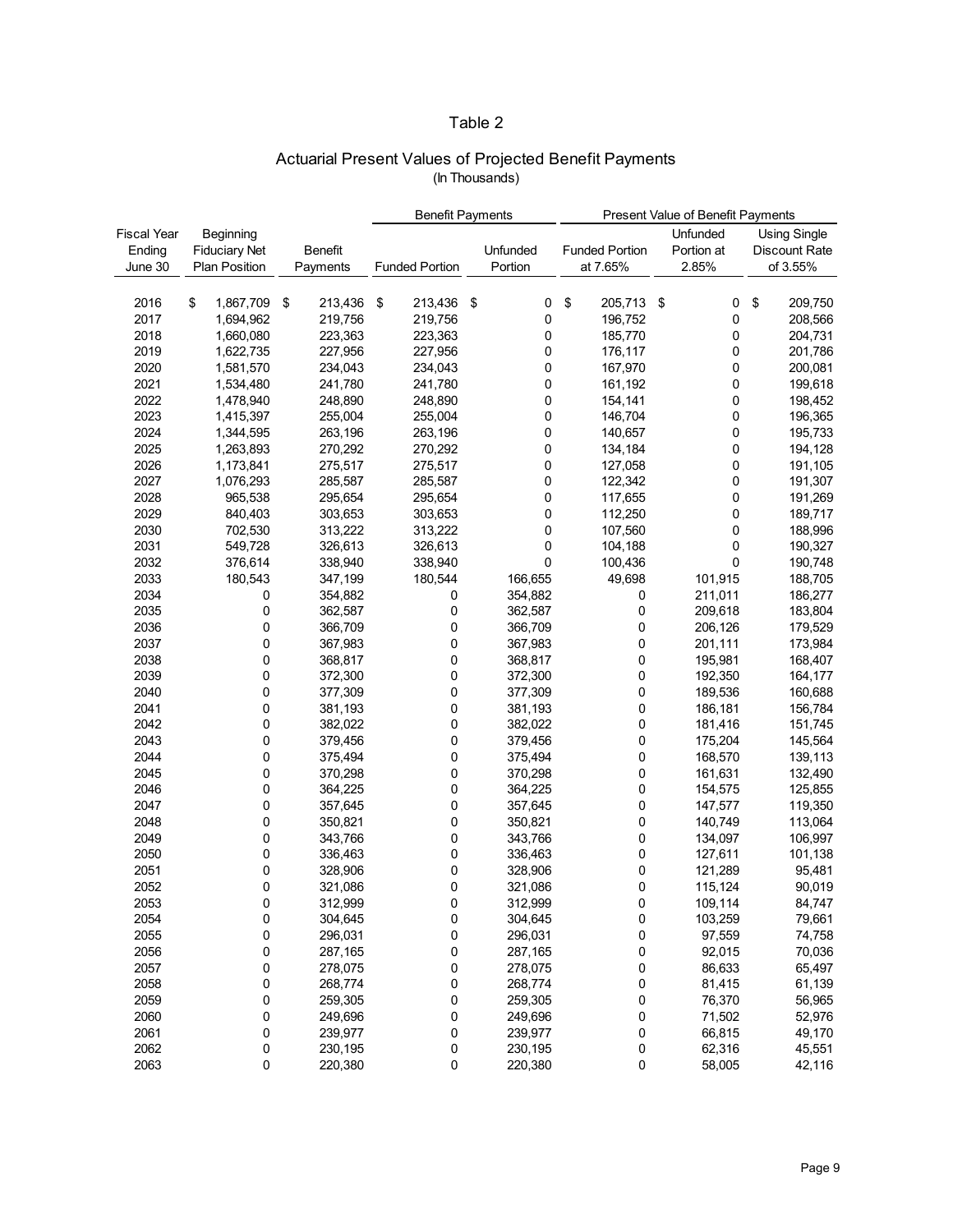| Table 2                                                |
|--------------------------------------------------------|
| (continued)                                            |
| Actuarial Present Values of Projected Benefit Payments |
| (In Thousands)                                         |

|                    |                      |                | <b>Benefit Payments</b> |               | Present Value of Benefit Payments |                         |                         |  |
|--------------------|----------------------|----------------|-------------------------|---------------|-----------------------------------|-------------------------|-------------------------|--|
| <b>Fiscal Year</b> | Beginning            |                |                         |               |                                   | Unfunded                | <b>Using Single</b>     |  |
| Ending             | <b>Fiduciary Net</b> | <b>Benefit</b> |                         | Unfunded      | <b>Funded Portion</b>             | Portion at              | Discount Rate           |  |
| June 30            | <b>Plan Position</b> | Payments       | <b>Funded Portion</b>   | Portion       | at 7.65%                          | 2.85%                   | of 3.55%                |  |
|                    |                      |                |                         |               |                                   |                         |                         |  |
| 2064               | \$<br>0              | \$<br>210,561  | \$<br>0                 | \$<br>210,561 | \$<br>0                           | \$<br>53,885            | \$<br>38,861            |  |
| 2065               | 0                    | 200,768        | 0                       | 200,768       | 0                                 | 49,955                  | 35,785                  |  |
| 2066               | 0                    | 191,023        | 0                       | 191,023       | 0                                 | 46,213                  | 32,882                  |  |
| 2067               | 0                    | 181,330        | 0                       | 181,330       | 0                                 | 42,653                  | 30,145                  |  |
| 2068               | 0                    | 171,718        | 0                       | 171,718       | 0                                 | 39,273                  | 27,570                  |  |
| 2069               | 0                    | 162,167        | 0                       | 162,167       | 0                                 | 36,061                  | 25,145                  |  |
| 2070               | 0                    | 152,695        | 0                       | 152,695       | 0                                 | 33,013                  | 22,865                  |  |
| 2071               | 0                    | 143,301        | 0                       | 143,301       | 0                                 | 30,124                  | 20,724                  |  |
| 2072               | 0                    | 133,987        | 0                       | 133,987       | 0                                 | 27,385                  | 18,713                  |  |
| 2073               | 0                    | 124,771        | 0                       | 124,771       | 0                                 | 24,795                  | 16,830                  |  |
| 2074               | 0                    | 115,672        | 0                       | 115,672       | 0                                 | 22,350                  | 15,068                  |  |
| 2075               | 0                    | 106,704        | 0                       | 106,704       | 0                                 | 20,046                  | 13,424                  |  |
| 2076               | 0                    | 97,917         | 0                       | 97,917        | 0                                 | 17,885                  | 11,897                  |  |
| 2077               | 0                    |                |                         |               |                                   |                         |                         |  |
|                    |                      | 89,327         | 0                       | 89,327        | 0                                 | 15,864                  | 10,481                  |  |
| 2078               | 0                    | 80,983         | 0                       | 80,983        | 0                                 | 13,984                  | 9,177                   |  |
| 2079               | 0                    | 72,930         | 0                       | 72,930        | 0                                 | 12,244                  | 7,981                   |  |
| 2080               | 0                    | 65,203         | 0                       | 65,203        | 0                                 | 10,644                  | 6,891                   |  |
| 2081               | 0                    | 57,856         | 0                       | 57,856        | 0                                 | 9,183                   | 5,906                   |  |
| 2082               | 0                    | 50,927         | 0                       | 50,927        | 0                                 | 7,859                   | 5,020                   |  |
| 2083               | 0                    | 44,445         | 0                       | 44,445        | 0                                 | 6,669                   | 4,231                   |  |
| 2084               | 0                    | 38,443         | 0                       | 38,443        | 0                                 | 5,608                   | 3,535                   |  |
| 2085               | 0                    | 32,944         | 0                       | 32,944        | 0                                 | 4,673                   | 2,925                   |  |
| 2086               | 0                    | 27,956         | 0                       | 27,956        | 0                                 | 3,855                   | 2,397                   |  |
| 2087               | 0                    | 23,478         | 0                       | 23,478        | 0                                 | 3,148                   | 1,944                   |  |
| 2088               | 0                    | 19,511         | 0                       | 19,511        | 0                                 | 2,544                   | 1,561                   |  |
| 2089               | 0                    | 16,038         | 0                       | 16,038        | 0                                 | 2,033                   | 1,239                   |  |
| 2090               | 0                    | 13,033         | 0                       | 13,033        | 0                                 | 1,606                   | 972                     |  |
| 2091               | 0                    | 10,470         | 0                       | 10,470        | 0                                 | 1,255                   | 754                     |  |
| 2092               | 0                    | 8,313          | 0                       | 8,313         | 0                                 | 969                     | 578                     |  |
| 2093               | 0                    | 6,520          | 0                       | 6,520         | 0                                 | 739                     | 438                     |  |
| 2094               | 0                    | 5,052          | 0                       | 5,052         | 0                                 | 556                     | 328                     |  |
| 2095               | 0                    | 3,865          | 0                       | 3,865         | 0                                 | 414                     | 242                     |  |
| 2096               | 0                    | 2,917          | 0                       | 2,917         | 0                                 | 304                     | 177                     |  |
| 2097               | 0                    | 2,170          | 0                       | 2,170         | 0                                 | 220                     | 127                     |  |
| 2098               | 0                    | 1,590          | 0                       | 1,590         | 0                                 | 156                     | 90                      |  |
| 2099               | 0                    | 1,146          | 0                       | 1,146         | 0                                 | 110                     | 62                      |  |
| 2100               | 0                    | 812            | 0                       | 812           | 0                                 | 76                      | 43                      |  |
| 2101               | $\Omega$             | 564            | U                       | 564           | $\Omega$                          | 51                      | 29                      |  |
| 2102               | 0                    | 385            | 0                       | 385           | 0                                 | 34                      | 19                      |  |
| 2103               | 0                    | 257            | 0                       | 257           | 0                                 | 22                      | 12                      |  |
| 2104               | 0                    | 168            | 0                       | 168           | 0                                 | 14                      | $\bf 8$                 |  |
| 2105               | 0                    | 107            | 0                       | 107           | 0                                 | 9                       | $\mathbf 5$             |  |
| 2106               | 0                    | 67             | 0                       | 67            | 0                                 | 5                       | $\mathfrak{S}$          |  |
| 2107               | 0                    | 41             | 0                       | 41            | 0                                 | 3                       | $\overline{\mathbf{c}}$ |  |
| 2108               | 0                    | 24             | 0                       | 24            | 0                                 | $\overline{\mathbf{c}}$ | $\mathbf 1$             |  |
| 2109               | 0                    | 14             | 0                       | 14            | 0                                 | 1                       | 1                       |  |
| 2110               | 0                    | 8              | 0                       | 8             | 0                                 | 1                       | 0                       |  |
| 2111               | 0                    | 4              | 0                       | 4             | 0                                 | 0                       | 0                       |  |
| 2112               | 0                    | $\mathbf 2$    | 0                       | 2             | 0                                 | 0                       | $\pmb{0}$               |  |
| 2113               | 0                    | 1              | 0                       | 1             | 0                                 | $\pmb{0}$               | $\mathsf 0$             |  |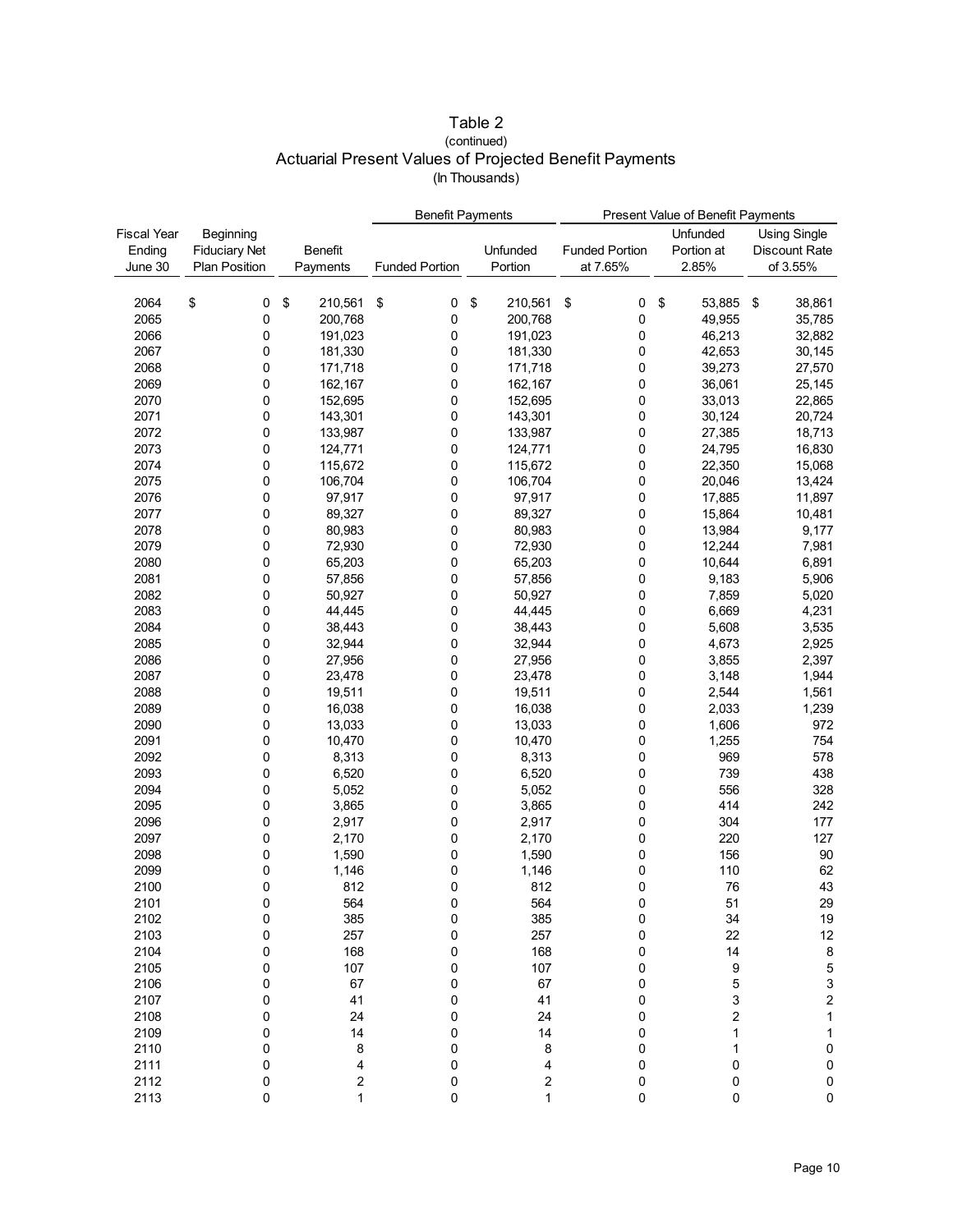## **Section II – Actuarial Assumptions and Methods**

Investment Rate of Return:

- July 1, 2015 valuation: 7.90% per annum, compounded annually.
- July 1, 2016 valuation: 7.65% per annum, compounded annually.

GASB Discount Rate:

- June 30, 2015: 4.59% per annum, compounded annually.
- June 30, 2016: 3.55% per annum, compounded annually.

COLA: No future COLA is assumed.

Salary Increases:

- July 1, 2015 valuation: Salaries are assumed to increase by 3.45% per year through fiscal year ending 2021 and 4.45% per year for fiscal years ending 2022 and thereafter.
- July 1, 2016 valuation: Salaries are assumed to increase by 2.95% per year through fiscal year 2025 and 3.95% per year for fiscal years 2026 and thereafter.

401(a)(17) Pay Limit: \$265,000 for 2015 increasing 3.00% per annum, compounded annually.

Social Security Wage Base: \$118,500 for 2015 increasing 4.00% per annum, compounded annually.

Termination: Withdrawal rates vary by length of service. Illustrative rates are shown below:

|     | Lives per Thousand   |                         |
|-----|----------------------|-------------------------|
| Age | Less Than 5 Years of | Five to Nineteen        |
|     | Service              | <b>Years of Service</b> |
| 25  | 3.8                  | 0.0                     |
| 30  | 3.8                  | 2.0                     |
| 35  | 8.3                  | 1.4                     |
| 40  | 0.0                  | 0.8                     |
| 45  | 0.0                  | 1.0                     |
| 50  | 0.0                  | 0.0                     |

Separations From Service: Representative mortality, disability and retirement rates are as follows:

|            |      |                  | Annual Rates of*    |                        |                          |
|------------|------|------------------|---------------------|------------------------|--------------------------|
|            |      | Ordinary Death** |                     |                        |                          |
| <u>Age</u> | Male | Female           | Accidental<br>Death | Ordinary<br>Disability | Accidental<br>Disability |
| 25         | 0.4  | 0.2              | 0.3                 | 0.4                    | 0.2                      |
| 30         | 0.4  | 0.3              | 0.5                 | 0.6                    | 0.5                      |
| 35         | 0.5  | 0.5              | 0.5                 | 1.5                    | 1.9                      |
| 40         | 0.9  | 0.7              | 0.5                 | 1.7                    | 2.1                      |
| 45         | 1.2  | 1.1              | 0.7                 | 2.2                    | 2.1                      |
| 50         |      | 1.6              | 0.9                 | 3.8                    | 2.3                      |

\* Per one thousand lives.

 \*\* RP-2000 Combined Healthy Male (set back 3 years) and RP-2000 Combined Healthy Female Mortality Tables projected on a generational basis from the base year of 2000 to 2013 using Projection Scale BB as the base table. The base tables will be further projected using the Conduent Modified MP-2014 Projection Scale. Rates shown above are unadjusted for the Conduent Modified MP-2014 Projection Scale.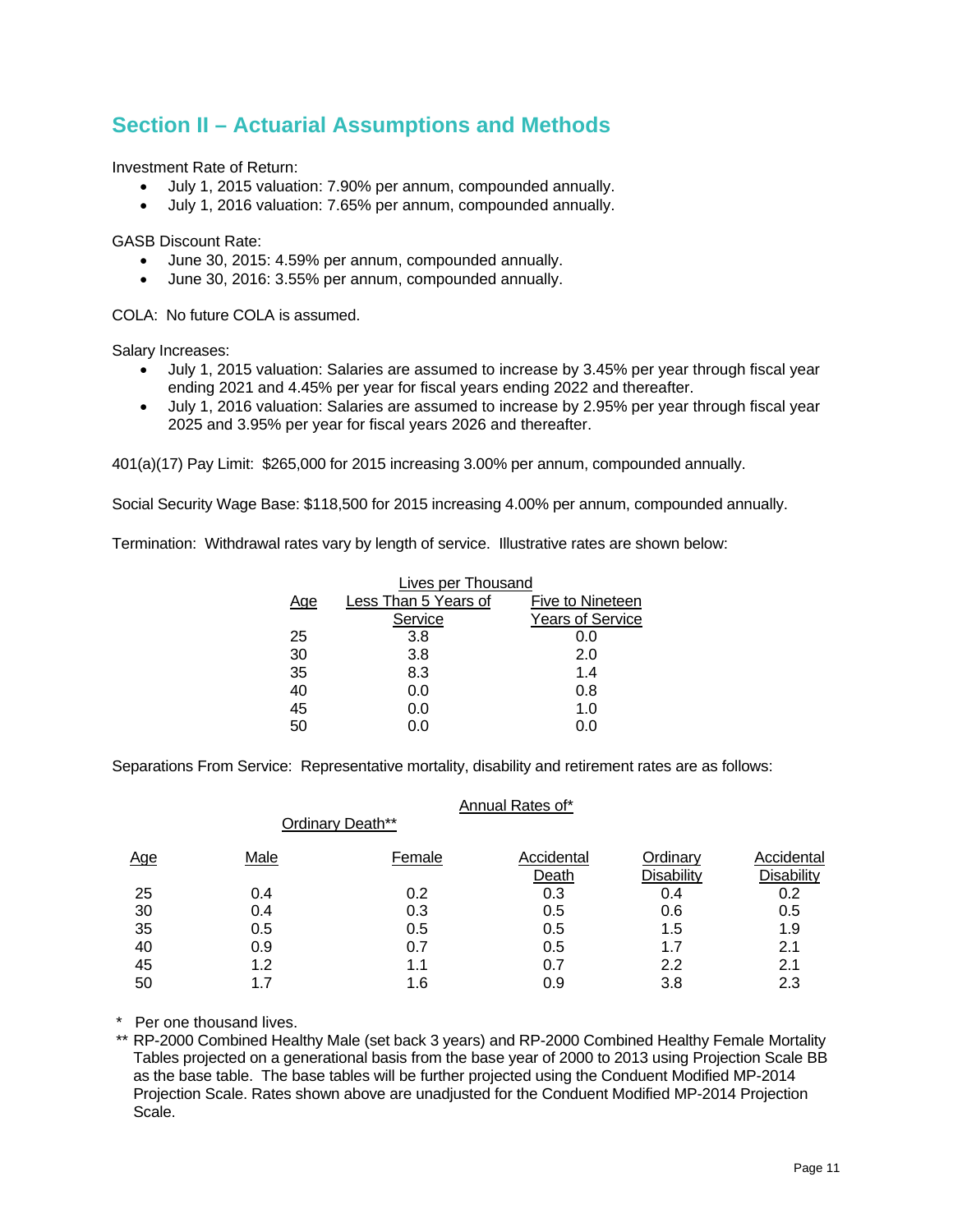Deaths After Retirement: For healthy inactive members and beneficiaries of deceased members the RP-2000 Combined Healthy Male (set back 3 years) and RP-2000 Combined Healthy Female Mortality tables projected on a generational basis from the base year of 2000 to 2013 using Projection Scale BB. These base tables will be further projected beyond the valuation date using the Conduent Modified MP-2014 mortality improvement scale. For disabled members the RP-2000 Combined Healthy Male (set forward 5 years) and RP-2000 Combined Healthy Female Mortality (set forward 5 years) tables are used. Illustrative rates of mortality unadjusted for the Conduent Modified MP-2014 Projection Scale are shown below:

| <b>Lives per Thousand</b> |         |                                                                    |         |  |
|---------------------------|---------|--------------------------------------------------------------------|---------|--|
|                           |         |                                                                    |         |  |
|                           |         |                                                                    |         |  |
|                           |         | <b>Disabled Members</b>                                            |         |  |
| Males                     | Females | Males                                                              | Females |  |
| 2.6                       | 2.5     | 6.7                                                                | 5.1     |  |
| 4.3                       | 4.4     | 12.7                                                               | 9.7     |  |
| 7.5                       | 8.3     | 22.2                                                               | 16.7    |  |
| 13.2                      | 14.3    | 37.8                                                               | 28.1    |  |
| 22.4                      | 24.0    | 64.4                                                               | 45.9    |  |
| 38.5                      | 39.2    | 110.8                                                              | 77.4    |  |
| 66.1                      | 66.2    | 183.4                                                              | 131.7   |  |
| 117.8                     | 114.0   | 267.5                                                              | 194.5   |  |
|                           |         | Retired Members and<br><b>Beneficiaries of Deceased</b><br>Members |         |  |

Rates of Retirement: Rates of retirement vary by length of service and age (if more than 24 years of service) with 100% of those remaining at age 55 retiring at age 55. The rates are shown below:

| Service           | Lives Per 100 |
|-------------------|---------------|
| 20                | 2.0           |
| 21                | 0.5           |
| 22                | 0.0           |
| 23                | 0.0           |
| 24                | 0.0           |
| 25                | 50.0          |
| Greater than 25 : |               |

| (a) through age $42$ | 5.0  |
|----------------------|------|
| (b) ages 43-47       | 28.0 |
| (c) ages $48-53$     | 33.0 |
| (d) age $54$         | 61.0 |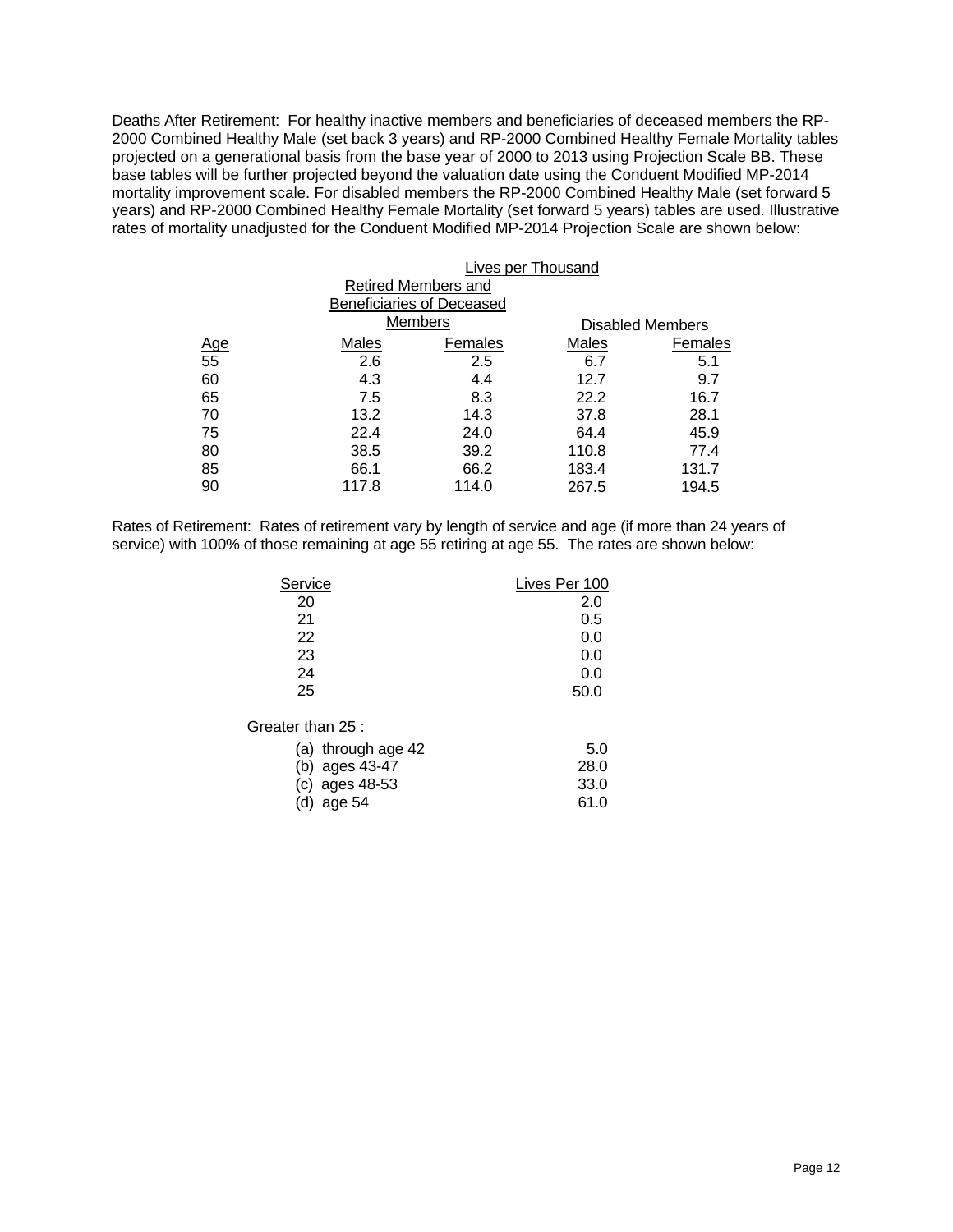# **Section III – Summary of Plan Provisions**

New Jersey Statutes, Title 53, Chapter 5A.

Eligibility for Membership

All members of the former State Police and Benevolent Fund: full-time commissioned officers, noncommissioned officers or troopers of the Division of State Police. Membership is a condition of employment.

1. Definitions

| Plan Year                 | The 12-month period beginning on July 1 and ending on June<br>30.                                                                                                                                                                                                                                                                                                                                                                                                                                                                                                                                                                                                                                                                                                                                                                                                                                                                                                                                        |
|---------------------------|----------------------------------------------------------------------------------------------------------------------------------------------------------------------------------------------------------------------------------------------------------------------------------------------------------------------------------------------------------------------------------------------------------------------------------------------------------------------------------------------------------------------------------------------------------------------------------------------------------------------------------------------------------------------------------------------------------------------------------------------------------------------------------------------------------------------------------------------------------------------------------------------------------------------------------------------------------------------------------------------------------|
| Service                   | Service rendered while a member as described above.                                                                                                                                                                                                                                                                                                                                                                                                                                                                                                                                                                                                                                                                                                                                                                                                                                                                                                                                                      |
| <b>Credited Service</b>   | A year is credited for each year of service as an officer or<br>trooper in the State Police. Service with other State Retirement<br>Systems is included in the calculation of the retirement benefit at<br>the rate of 1% of final compensation for each year of service<br>credit.                                                                                                                                                                                                                                                                                                                                                                                                                                                                                                                                                                                                                                                                                                                      |
| Compensation              | Based on contractual salary, including maintenance allowance,<br>received by the member in the last 12 months of credited<br>service preceding retirement, termination or death.<br>Compensation does not include individual salary adjustments<br>granted primarily in anticipation of the retirement or for<br>temporary or extracurricular duties beyond the ordinary work<br>day. (Effective June 30, 1996, Chapter 113, P.L. 1997 provided<br>that the amount of compensation used for employer and<br>member contributions and benefits under the program cannot<br>exceed the compensation limitation of Section 401(a)(17) of the<br>Internal Revenue Code; Chapter 1, P.L. 2010 provides that for<br>members hired on or after May 22, 2010, the amount of<br>compensation used for employer and member contributions and<br>benefits under the System cannot exceed the annual maximum<br>wage contribution base for Social Security, pursuant to the<br>Federal Insurance Contributions Act.) |
| <b>Final Compensation</b> | Average compensation received by member in last 12 months<br>of credited service preceding retirement or death. Such term<br>includes the value of the member's maintenance allowance for<br>the same period. (Chapter 1, P.L. 2010 provides that for<br>members hired on or after May 22, 2010, Final Compensation<br>means the average annual salary for service for which<br>contributions are made during any three fiscal years of<br>membership providing the largest possible benefit to the<br>member or the member's beneficiary. Such term shall include<br>the value of the member's maintenance allowance.)                                                                                                                                                                                                                                                                                                                                                                                  |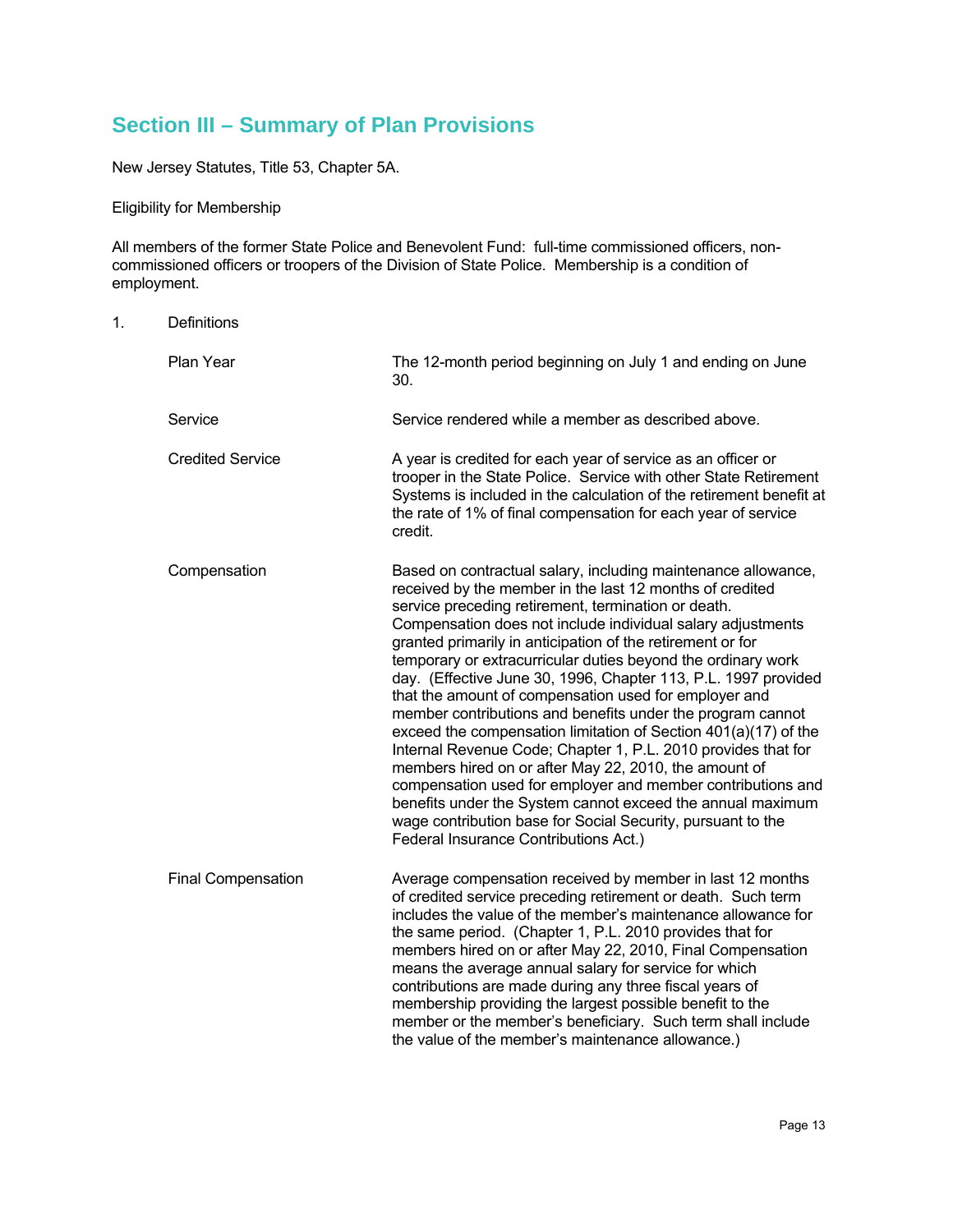|    |                                    |          | member or contributed by him or on his behalf. For contribution<br>purposes, compensation does not include overtime, bonuses,<br>maintenance or any adjustments before retirement.                                                                                                                                                                                                                                                                                                                                                                                                                                               |
|----|------------------------------------|----------|----------------------------------------------------------------------------------------------------------------------------------------------------------------------------------------------------------------------------------------------------------------------------------------------------------------------------------------------------------------------------------------------------------------------------------------------------------------------------------------------------------------------------------------------------------------------------------------------------------------------------------|
|    | <b>Adjusted Final Compensation</b> |          | The amount of compensation or compensation as adjusted, as<br>the case may be, increased by the same percentage increase<br>which is applied in any adjustments of the compensation<br>schedule of active members after the member's death and<br>before the date on which the deceased member of the<br>retirement system would have accrued 25 years of service<br>under an assumption of continuous service, at which time that<br>amount will become fixed. Adjustments to compensation or<br>adjusted compensation shall take effect at the same time as any<br>adjustments in the compensation schedule of active members. |
| 2. | <b>Benefits</b>                    |          |                                                                                                                                                                                                                                                                                                                                                                                                                                                                                                                                                                                                                                  |
|    | <b>Service Retirement</b>          | follows: | Mandatory retirement at age 55. Voluntary retirement prior to<br>age 55 with 20 years of credited service. Benefit is an annual<br>retirement allowance equal to the greater of (a), (b), or (c), as                                                                                                                                                                                                                                                                                                                                                                                                                             |
|    |                                    | (a)      | 50% of final compensation;                                                                                                                                                                                                                                                                                                                                                                                                                                                                                                                                                                                                       |
|    |                                    | (b)      | For members retiring with 25 or more years of service,<br>65% of final compensation, plus 1% for each year of<br>service in excess of 25 years, to a maximum of 70% of<br>final compensation.                                                                                                                                                                                                                                                                                                                                                                                                                                    |
|    |                                    | (c)      | For members as of August 29, 1985 who would not<br>have 20 years of service by age 55, benefit as defined<br>in (a) above. For members as of August 29, 1985 who<br>would have 20 years of service but would not have 25<br>years of service at age 55, benefit as defined in (a)<br>above plus 3% for each year of service in excess of 20<br>years.                                                                                                                                                                                                                                                                            |
|    | <b>Vested Termination</b>          |          | Termination of service prior to age 55. Benefit for 10 to 20<br>years of service - Refund of aggregate contributions, or a<br>deferred life annuity beginning at age 55 equal to 2% of final<br>compensation for each year of service up to 20 years.                                                                                                                                                                                                                                                                                                                                                                            |
|    | Non-Vested Termination             |          | Termination of service prior to age 55 and less than 10 years of<br>service - Return of aggregate contributions.                                                                                                                                                                                                                                                                                                                                                                                                                                                                                                                 |
|    | <b>Ordinary Death</b>              |          |                                                                                                                                                                                                                                                                                                                                                                                                                                                                                                                                                                                                                                  |
|    | <b>Before Retirement</b>           |          | Death of an active member of the plan. Benefit is equal to:                                                                                                                                                                                                                                                                                                                                                                                                                                                                                                                                                                      |
|    |                                    | (a)      | Lump sum payment equal to 3-1/2 times compensation,<br>plus                                                                                                                                                                                                                                                                                                                                                                                                                                                                                                                                                                      |

 $2.$ 

Aggregate Contributions The sum of all amounts deducted from the compensation of a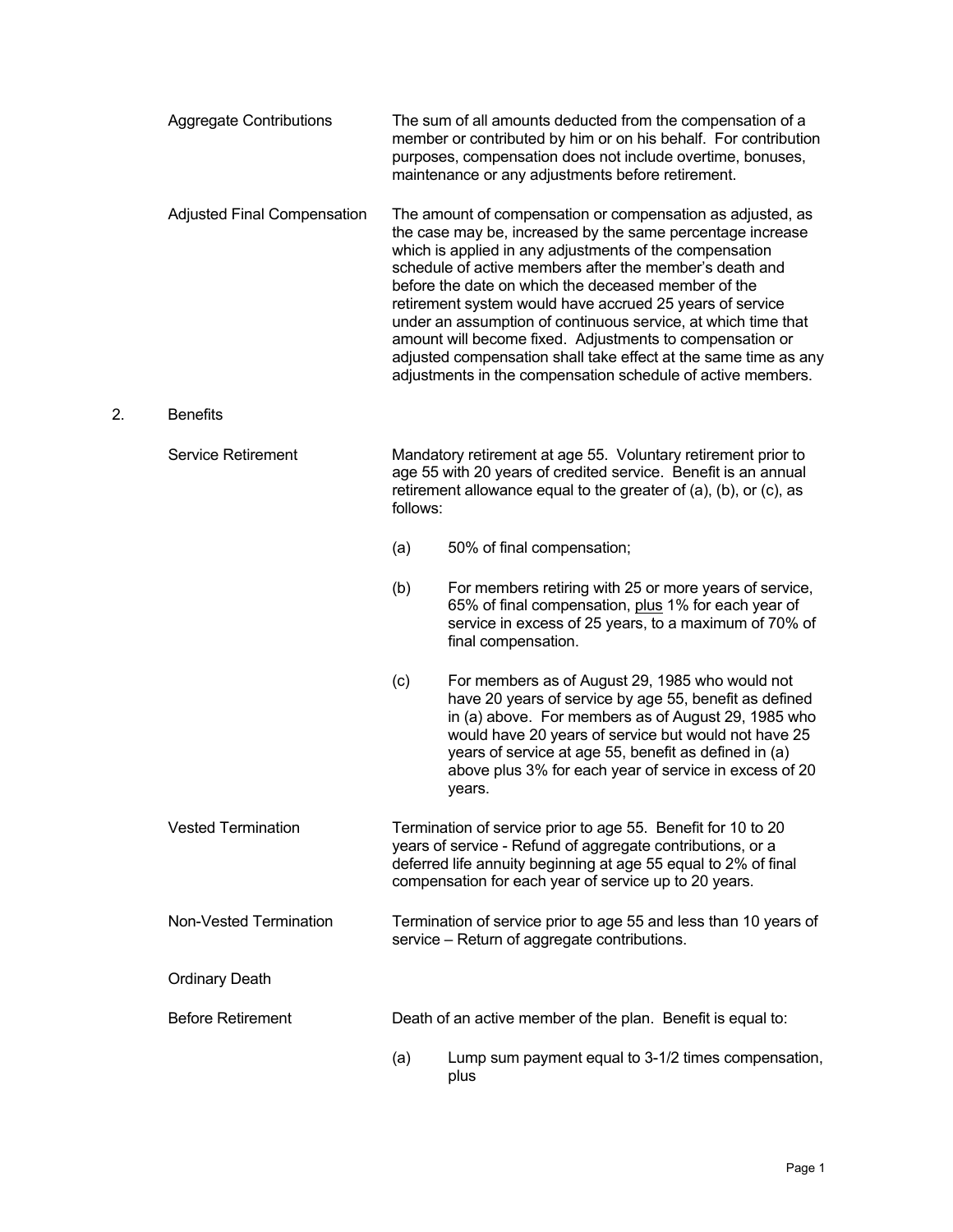|                            | (b) | Spousal life annuity of 50% of final compensation<br>payable until spouse's death or remarriage. If there is<br>no surviving spouse, or upon death or remarriage, a<br>total of 20%, 35% or 50% of final compensation payable<br>to one, two or three dependent children. If there is no<br>surviving spouse (or dependent children), 25% or 40%<br>of final compensation to one or two dependent parents.                         |
|----------------------------|-----|------------------------------------------------------------------------------------------------------------------------------------------------------------------------------------------------------------------------------------------------------------------------------------------------------------------------------------------------------------------------------------------------------------------------------------|
|                            |     | Minimum benefit: Aggregate contributions.                                                                                                                                                                                                                                                                                                                                                                                          |
| <b>After Retirement</b>    |     | Death of a retired member of the plan. The benefit is equal to:                                                                                                                                                                                                                                                                                                                                                                    |
|                            | (a) | Lump sum of 50% of compensation, plus                                                                                                                                                                                                                                                                                                                                                                                              |
|                            | (b) | Spousal life annuity of 50% of final compensation<br>payable until spouse's death or remarriage. If there is<br>no surviving spouse, or upon death or remarriage, a<br>total of 20%, 35% or 50% of final compensation payable<br>to one, two or three dependent children, respectively.                                                                                                                                            |
| <b>Accidental Death</b>    |     | Death of an active member of the plan resulting during<br>performance of duties. Benefit is equal to:                                                                                                                                                                                                                                                                                                                              |
|                            | (a) | Lump sum payment equal to 3-1/2 times compensation,<br>plus                                                                                                                                                                                                                                                                                                                                                                        |
|                            | (b) | Spousal life annuity of 70% of adjusted final<br>compensation payable until spouse's death. If there is<br>no surviving spouse, or upon death of the surviving<br>spouse, a total of 20%, 35% or 50% of adjusted final<br>compensation payable to one, two or three dependent<br>children. If there is no surviving spouse or dependent<br>children, 25% or 40% of adjusted final compensation to<br>one or two dependent parents. |
| <b>Ordinary Disability</b> |     |                                                                                                                                                                                                                                                                                                                                                                                                                                    |
| Retirement                 |     | Mentally or physically incapacitated for the performance of his<br>usual duty and of any other available duty in the Division of<br>State Police and such incapacity is likely to be permanent.                                                                                                                                                                                                                                    |
|                            | (a) | The benefit for members with less than four years of<br>service is a refund of the member's aggregate<br>contributions.                                                                                                                                                                                                                                                                                                            |
|                            | (b) | For members with at least four years of service, the<br>benefit is an immediate life annuity equal to 40% of final<br>compensation plus 1-1/2% of final compensation for<br>years of creditable service in excess of 26-2/3.                                                                                                                                                                                                       |
|                            | (c) | For members who are forced to retire with 20 but less<br>than 25 years of service, the benefit is 50% of the<br>member's final compensation plus 3% of final<br>compensation for each year of service in excess of 20<br>years, to a maximum of 65% of final compensation.                                                                                                                                                         |